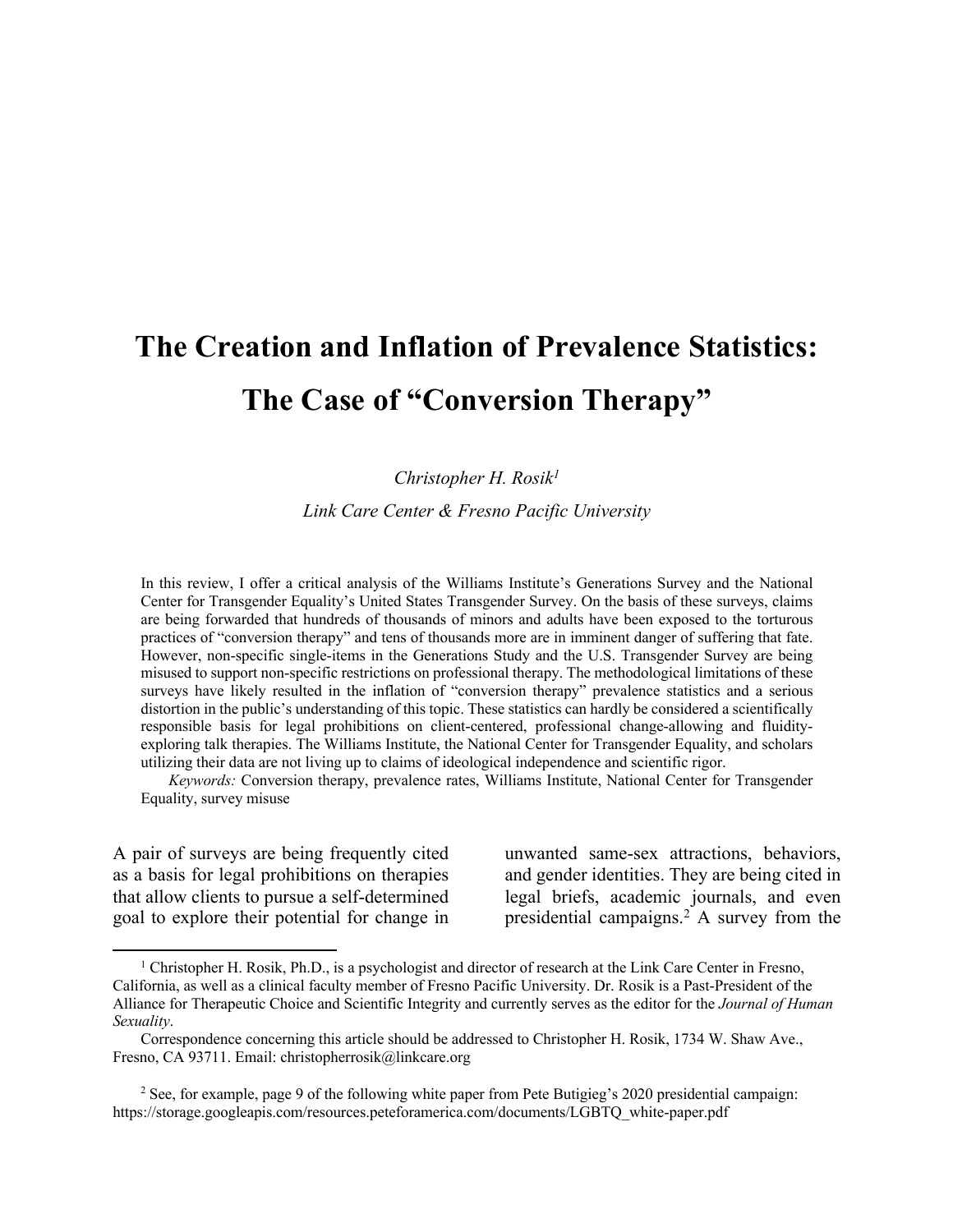UCLA School of Law-affiliated Williams Institute purports to provide statistics on the prevalence of "conversion therapy" as it pertains to sexual orientation (also referred to as sexual orientation change efforts, or SOCE3 ) (Mallory, Brown, & Conron, 2018, 2019). The second survey, published through the National Center for Transgender Equality, is being touted as providing unambiguous evidence on the occurrence and negative effects of gender identity conversion efforts (GICE) (James, Herman, Rankin, Keisling, Mottet, & Anafi, 2016). Since these surveys are being offered by therapy ban supporters as essential justifications for legal prohibitions on professional and religious speech, it is important that this research be critically scrutinized to determine the extent to which such conclusions may be scientifically defensible. In what follows, I will examine these surveys separately, providing first a summary of the survey findings relative to professional psychotherapy followed by a critical examination of key methodological and interpretive issues with particular reference to recent GICE research. I conclude with a general discussion of the significance of these surveys in terms of the use and abuse of recent scientific research to advance policy agendas.

#### **The Williams Institute's Generations Survey**

The Williams Institute describes itself as dedicated to "conducting rigorous, independent research on sexual orientation and gender identity law and public policy." A number of well-known LGB and allied scholars are affiliated with the institute, including M. V. Lee Badgett, Ph.D.; Nanette

 $\overline{\phantom{a}}$ 

Gartrell, M.D.; and Ilan H. Meyer, Ph.D., who served as the principal investigator of the survey utilized to derive SOCE prevalence statistics. Although its mission is to provide research to support such policy initiatives as "conversion therapy" bans and the federal Equality Act, the Institute touts a statement of independence and objectivity (Williams Institute, n.d.):

The Williams Institute is committed to the highest standards of independent inquiry, academic excellence, and rigor. Research findings and conclusions are never altered to accommodate other interests, including those of funders, other organizations, or government bodies and officials.

According to the Institute's Generations Survey findings, 695,000 LGBT adults have undergone conversion therapy, including about 350,000 LGBT adults who were "subjected" to conversion therapy as adolescents (Mallory et al., 2019; cf. http://www.generations-study.com/). Furthermore, the Institute's report predicts that 16,000 youth (ages  $13-17$ ) in America will receive conversion therapy from a licensed clinician before age 18 in addition to 37,000 youth who will receive conversion therapy from a religious spiritual advisor before age 18. These are startling numbers and no doubt cited so frequently because they give the impression of an urgent crisis affecting hundreds of thousands of sexual minorities, including tens of thousands of adolescents. Clearly, it is much easier to pass favored legislation and public policy if there is a crisis of the magnitude portrayed in the Institute's report.

<sup>&</sup>lt;sup>3</sup> Although both surveys use the terminology of conversion therapy, to avoid confusion I will generally refer to SOCE when discussing information relative to professional exploration of sexual

attraction and behavior fluidity and GICE when discussing professional exploration of fluidity in gender identity.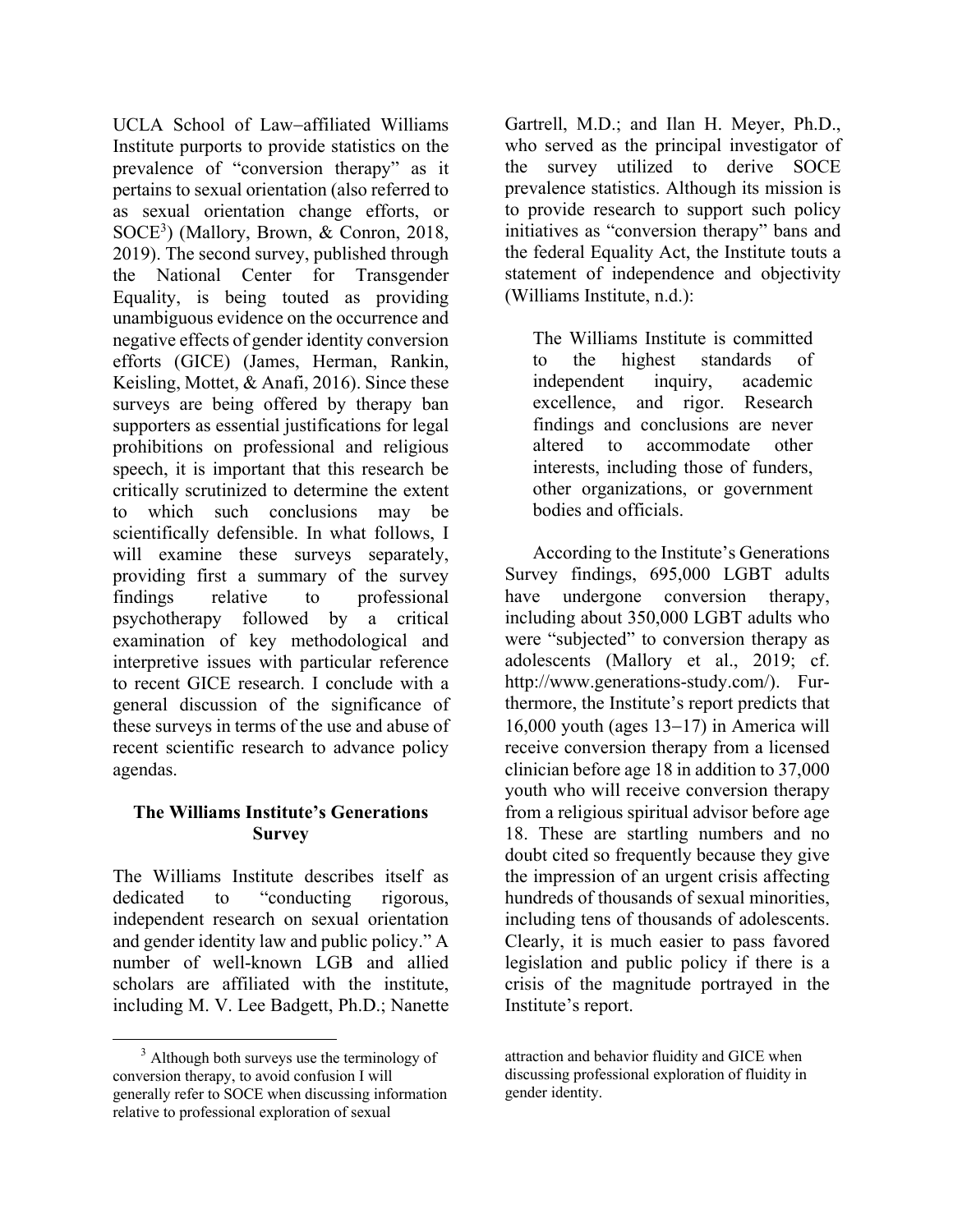#### **Disconcerting Details**

Despite the Institute's claims of objectivity and rigor, even a cursory examination of their report appears to bring such claims into question. The first paragraph of the executive summary asserts, "Efforts to change someone's sexual orientation or gender identity are associated with poor mental health, including suicidality" (Mallory et al, 2019, p. 1). These alleged outcomes are supported in footnotes referencing studies by Flentje, Heck, & Cochran (2013), Weiss et al., (2010), Shidlo & Schroeder (2002), Ryan et al., (2020), and the 2015 U. S. Transgender Survey (USTS), the latter of which I examine in detail below. As I and others have discussed previously, the articles cited in the executive summary to support the health risks attributed to SOCE are little more than pilot studies with serious methodological limitations and simply cannot be generalized beyond their samples (Rosik, 2014, 2019). It is difficult to construe such unqualified generalizations as objective or rigorous.

A second example is more egregious yet. The Institute's report provides statistics that suggest large majorities support bans on SOCE with minors provided by health care professionals, citing recent polling in six states. One of these states was North Carolina, where the executive summary reported 80% of people in this state support laws banning conversion therapy on minors. The footnote for this statistic further notes,

In response to the poll, 80% of respondents immediately said that they think conversion therapy should be illegal on children under 18. Half of the remaining 20% of respondents (those who initially agreed or had no opinion) agreed that the practice should be banned when they had a better understanding of what the

practice entails. (Mallory et al., 2019, p. 10)

The footnote also provides a link to the source of this polling, the advocacy group Born Perfect NC. Born Perfect NC's website provides a report on the polling, which includes verbatim the above description included in the Institute's executive summary (Nichols & Polaski, 2019). This all sounds quite bleak for the future of change-allowing therapies with minors if 90% of respondents in a fairly conservative state such as North Carolina are in favor of legal prohibitions. However, as is often the case in these matters, the devil in in the details. Should anyone have enough curiosity to ask, "How does Born Perfect NC define conversion therapy?" that person would discover the following:

Conversion therapy, also referred to as "reparative therapy," is the practice of attempting to change an individual's sexual orientation or gender identity. Techniques can range from extreme electroshock treatments or institutionalization to "counseling" services based on pseudoscience. (Born Perfect NC, n.d.)

If citing such statistics is an example of the William Institute's objectivity and rigor, then they appear to set a very low bar indeed for these standards. That professional change-allowing therapies do not use electroshock or other aversive and coercive practices is well-known with the LGBT academic community, as was recently acknowledged by the acclaimed LGBT legal advocate and University of Utah College of Law professor Clifford Rosky, who stated to the gay press ("Watered down anticonversion therapy bill," 2019), "Licensed therapists haven't been doing electric shock therapy and adversant [sic] practices in decades." Thus, when one digs into the facts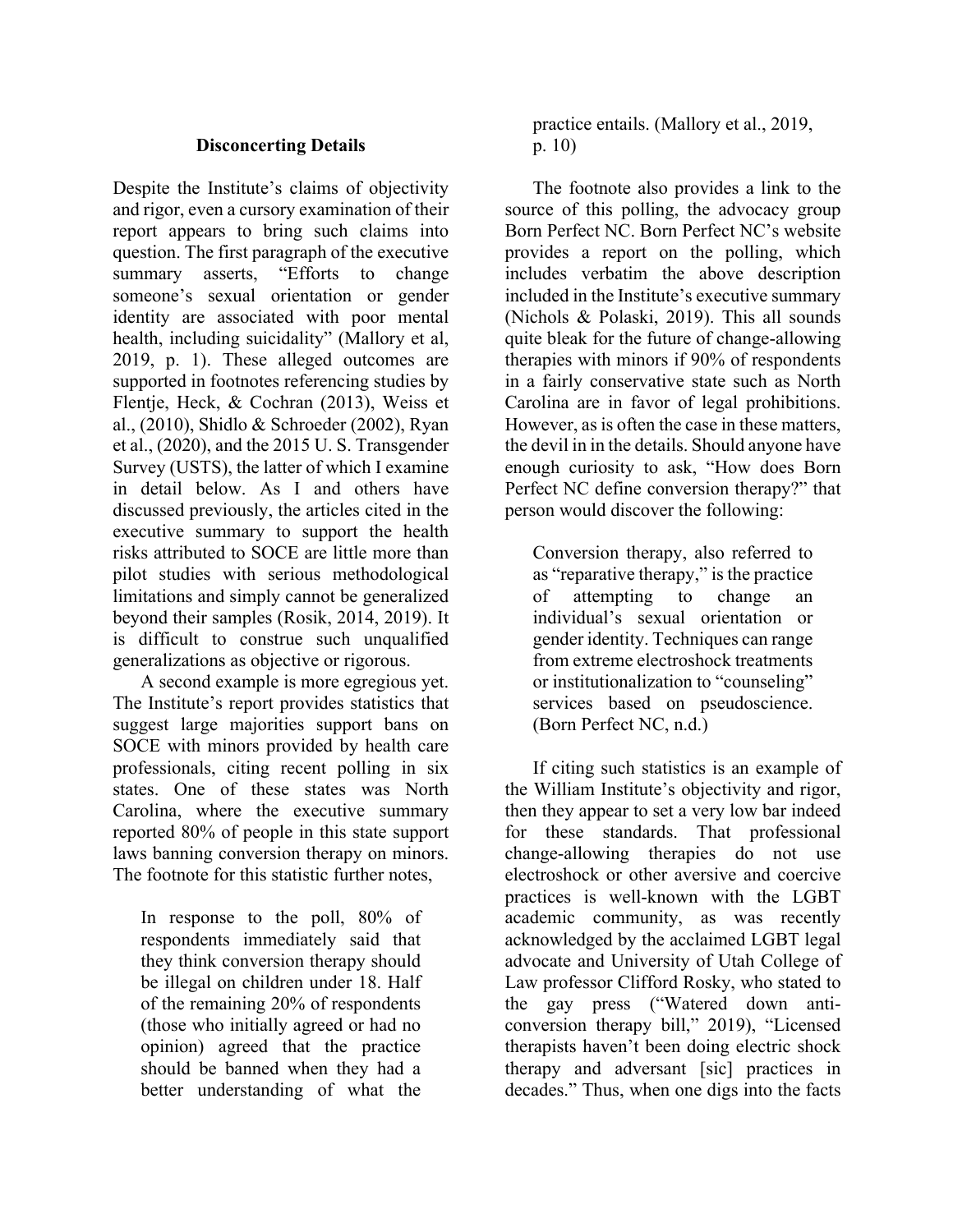of this polling, the real story is not that 90% of North Carolinians support banning conversion therapy for minors. No one I know would support such practices as they are depicted. The real story of an impartial and honest accounting about this polling, one free of advocacy objectives, is that 10% of respondents apparently support institutionalized electroshock treatments of sexual minority minors. In a less politically contaminated environment, scholars such as those affiliated with the Williams Institute would seek out and align with Alliance professionals to jointly counter such public sentiment. However, by uncritically adopting this polling for advocacy purposes, the Williams Institute seems to have engaged in sloppy science at best or, at worst, a conscious effort to manipulate public opinion about change-allowing talk therapies through their use of a prejudicial and deceptive Born Perfect NC survey. Their independent inquiry and research appear to include independence from exposure to alternate critical perspectives that could have identified and constrained such excesses, which are common to groupthink and confirmation bias dynamics.

The description of conversion therapy presented in the text of the Institute's executive summary is a slight improvement over the distortions of the Born Perfect NC depiction. The Institute acknowledges that, "Currently, talk therapy is the most commonly used therapy technique" (Mallory et al., 2019, p. 2). Unfortunately, they go on to quote the APA Task Force report:

Some practitioners have also used "aversion treatments, such as inducing nausea, vomiting, or paralysis; providing electric shocks; or having the individual snap an elastic band around the wrist when the individual became aroused to

same-sex erotic images or thoughts." (p. 2)

Again, context here is everything, and the Williams Institute fails to provide it. Examining page 22 of the Task Force report, it becomes apparent that the APA is referring to techniques from the 1960s and 1970s. The actual beginning of the above quote from the report omitted by the Institute reads, "*Behavior therapists tried* a variety of aversion treatments, such as inducing nausea, vomiting, or paralysis; . . ." (American Psychological Association (APA), 2009, p. 2; emphases added). The Institute makes no effort to clarify that these techniques are no longer in use by licensed therapists as pertains to sexual orientation change, including clinicians who are open to the possibility of sexual attraction and behavior fluidity.

If the Williams Institute's numbers are not in some manner inflated, and even if only 1% of the tens of thousands of minors the Williams Institute alleges have undergone or are undergoing SOCE with a licensed therapist have been subjected to the aversive practices suggested by the executive summary, it is incomprehensible that some of these clinicians would not have been brought before their state licensing boards for such egregiously unethical child abuse. Strikingly, however, Drescher et al. (2016) noted, "To our knowledge, there have been no formal actions by a regulatory body against a provider for engaging in conversion therapy." I am aware of no such documented regulatory action up to the present day, despite the passage of therapy bans in several states. The most probable means of understanding this disconnect between the Williams Institute's numbers and the lack of any therapist having lost a license for unethical SOCE-related conduct is that licensed practitioners of change-allowing therapies (whatever their number) are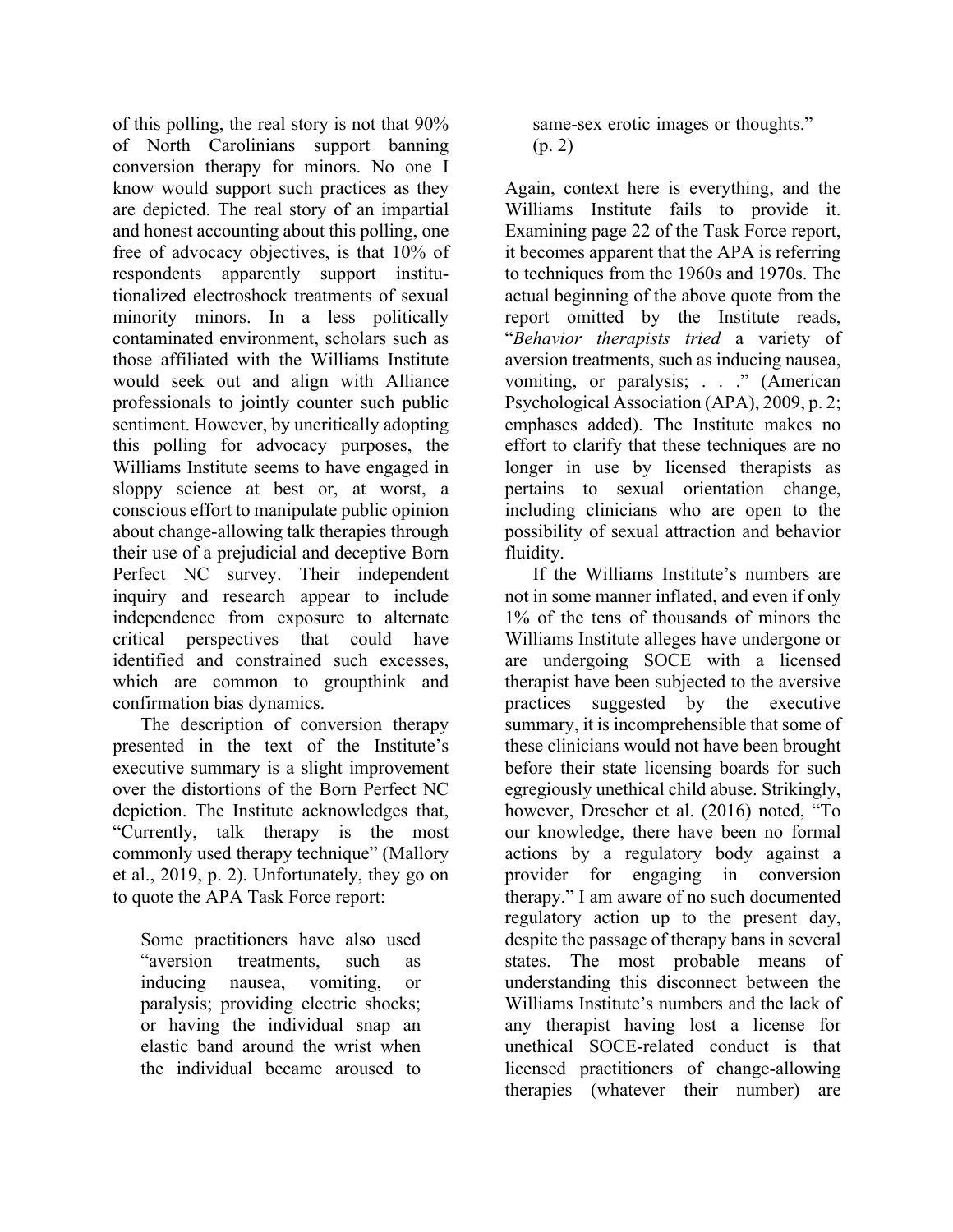conducting themselves in an ethical and professional manner.

#### **Questionable Deductions and Original Sins**

The Williams Institute's process for deriving their prevalence statistics for SOCE and GICE is a sequence of laborious deductions. Funded primarily by a \$3.4 million federal grant from the National Institute of Child Health and Human Development, Gallup recruited LGB-identified participants for the Generations Study between March 28, 2016 and March 30, 2017. Gallup screened 366,644 individuals for inclusion in the Generations Study. Of these, 3.5% (n=12,832) identified as LGBT. Eligibility criteria for inclusion in the study as LGB were (1) identification as LGB, queer, or same-gender loving; (2) age 18–59; (3) Black, Latino, or White; (4) 6<sup>th</sup> grade education or higher; and (5) sufficient English speaker. Of the LGBT-identified persons, 27.5% (n=3529) met the eligibility criteria, 80% (n=2823) of these agreed to participate in the Generations Survey, and 48% (n=1345) of these actually completed the survey.

What jumps out from these statistics and appears to go unexplained is the fact that the final survey respondents represent *just 10.4%* of the originally identified potential LGBT participants. No explanation is given for why 72.5% of the LGBT participants originally identified were deemed ineligible for inclusion in the survey. It is simply not reasonable for such a high level of participant exclusion to have occurred solely on the basis of the inclusion criteria described. Moreover, having nearly half of the eligible participants not finish the survey raises serious questions about the possibility of non-random, systematic differences between completer and non-completers that might affect the results and seriously limit the researchers'

ability to generalize their findings. As the APA Report (2009) noted, "Put simply, dropout may undermine the comparability of groups in ways that can bias study outcomes" (p. 29). There is no indication from the executive summary that these important questions were ever discussed and explored to determine how these groups (e.g., original LGBT identified versus survey eligible LGB identified; survey non-completers versus completers) may have differed from one another. These are critical analyses that needed to be done but appear not to have been conducted for unknown reasons.

While these issues of eligibility and dropout rates are highly concerning, there is also the matter of how the Williams Institute arrived at its LGB prevalence statistics for SOCE. The Generations Study data found 6.7% of LGB adults ages 15-59 reported having received treatment to change their sexual orientation. This proportion was then multiplied by the proportion of adults (5.3%) ages 18-59 who identified as LGBT in the 2015-2017 Gallup daily tracking survey. This number was then multiplied by the proportion of cisgender LGBT individuals (87.7%) ages 18-59 as determined by the 2014-2015 Behavioral Risk Factor Surveillance System survey conducted by the Centers for Disease Control. Finally, this proportion was applied to the number of adults ages 18-59 according to 2016 population estimates from the 2010 U.S. Census. In addition, 49.9% of LGB adults in the Generations Survey reported having received SOCE as minors. Some estimates suggest the 5.3% prevalence number for LGBT adults may be a high figure (cf. a 4.5% figure reported by Newport, 2018). However, there is a much larger concern.

A close examination of the item utilized to identify SOCE participation in the survey raises concern that vague and limited item language may be the "original sin" in the William Institute's prevalence statistics.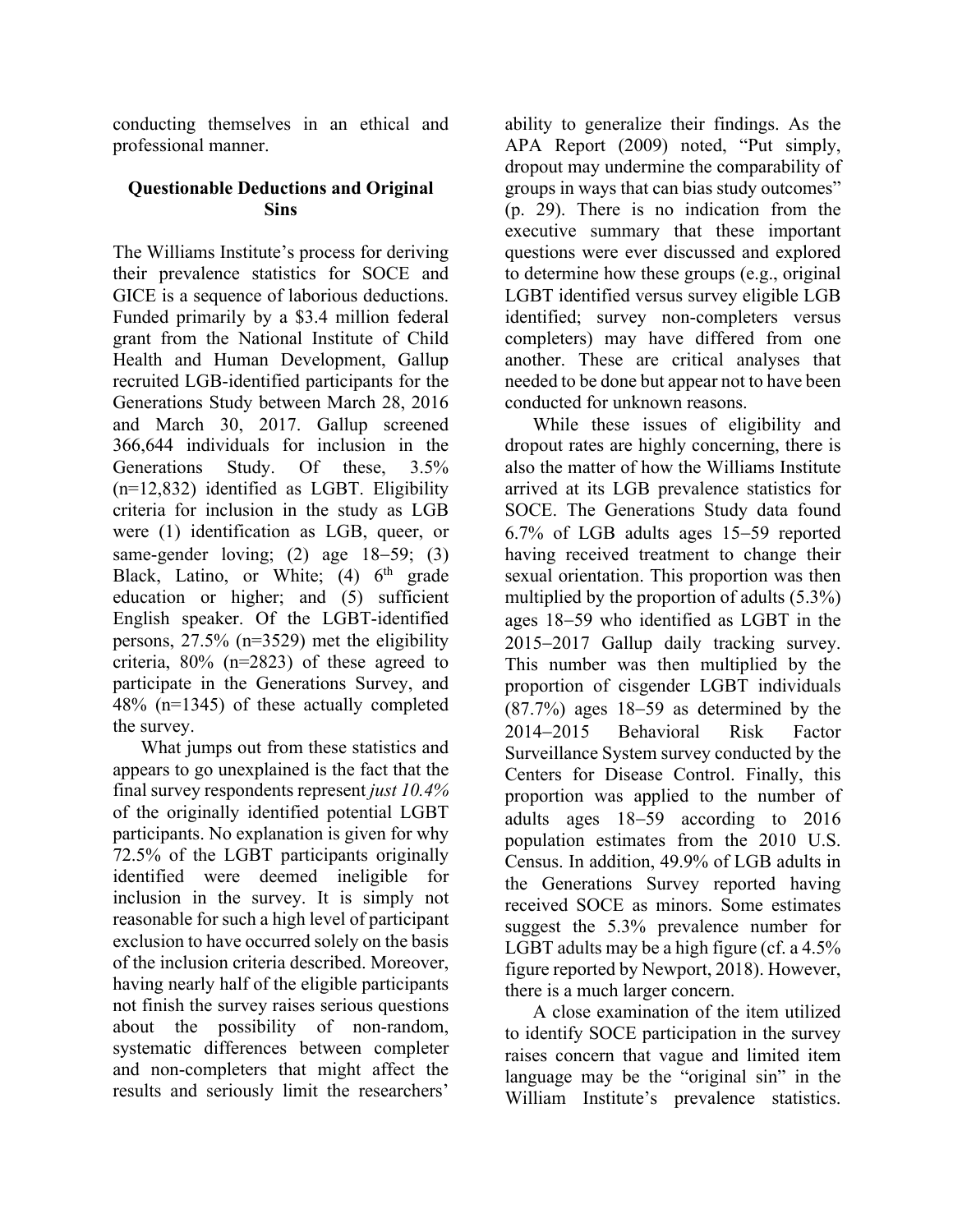Specifically, item 133 states, "*Did you ever receive treatment from someone who tried to change your sexual orientation (such as try to make you straight/heterosexual)?*" Respondents are then given three options: (1) "*No*"; (2) "*Yes, from a healthcare professional (such as a psychologist or counselor who was not religious-focused)*"; or (3) "*Yes, from a religious leader (such as a pastor, religious counselor, priest)*." Either "*Yes*" response led to follow-up question #134, "*About how old were you the last time you received treatment to change your sexual orientation?*" Not only is the retrospective self-report nature of the survey problematic given the likely need for participants to recall events from decades earlier, but "treatment," "tried to change," and "try to make" are left undefined and are so nebulous one can gain no idea about the frequency or seriousness of the interventions participants have in mind. Does the respondent have in mind electroshock treatment? Generic prayers for healing? A counselor's expressed caution about the respondent pursuing sexual activity as an adolescent? A felt sense the therapist preferred heterosexuality or was a Christian? What are the specific prevalence rates for such wildly divergent "treatments" in the Generations Study? The Williams Institute has no way of knowing.

It is impossible in a single item to obtain information about a complex issue of sufficient detail to know precisely what treatments are being envisioned and responsibly advocate for legal prohibitions. Without identification of the specific treatments experienced by respondents, the linkage of the prevalence statistics to the summary report's definition of SOCE is highly tenuous. Moreover, the single item cannot provide information on whether and to what degree respondents experienced harm or benefit from their treatment, and prior research suggests that some individuals do

report positive aspects to their professional SOCE experience (Dehlin et al., 2015).

To obtain prevalence statistics for the adult transgender population who have received "conversion therapy" (in the form of gender identity change efforts or GICE), the Williams Institute started with the proportion of trans adults (13%) who reported GICE from professionals in the USTS (again, more about this survey shortly), multiplied this by the proportion of adults 18 and older who are estimated to be transgender (.6%), and this was applied to the number of adults ages 18-59 in the U.S. Census. The prevalence rate for GICE among trans youth was derived by multiplying the proportion of transgender adults who reported professional attempts to make them identify only with their birth sex or stop them from being transgender (9%) by the proportion for whom this had happened at or before age 18 (51%) according to the U.S. Transgender Survey (USTS) findings. This proportion (4.6%) of respondents who received GICE before age 18 was multiplied by the proportion of youths ages 13-17 who are estimated to be transgender (.73%) and then applied to the number of youth ages 13-17 in the U.S.

It is beyond the scope of this article to deeply examine the adult transgender prevalence rates, but it is worth observing that the .6% figure is a large jump from the prevalence rates for adult natal males (.005% to .014%) and adult natal females (.002% to .003%) provided in the Diagnostic and Statistical Manual of Mental Disorders (5<sup>th</sup> Edition) (American Psychiatric Association, 2013, p. 454). The .6% transgender population size estimate was also higher than the .39% estimated by Meerwijk and Sevelius (2017) in their meta-regression of 12 population-based probability samples. Such rapid increases in transgender prevalence are underscored by the thirty-fold increase (from 77 in 2008 to 2590 in 2018) of children being treated for gender dysphoria at London's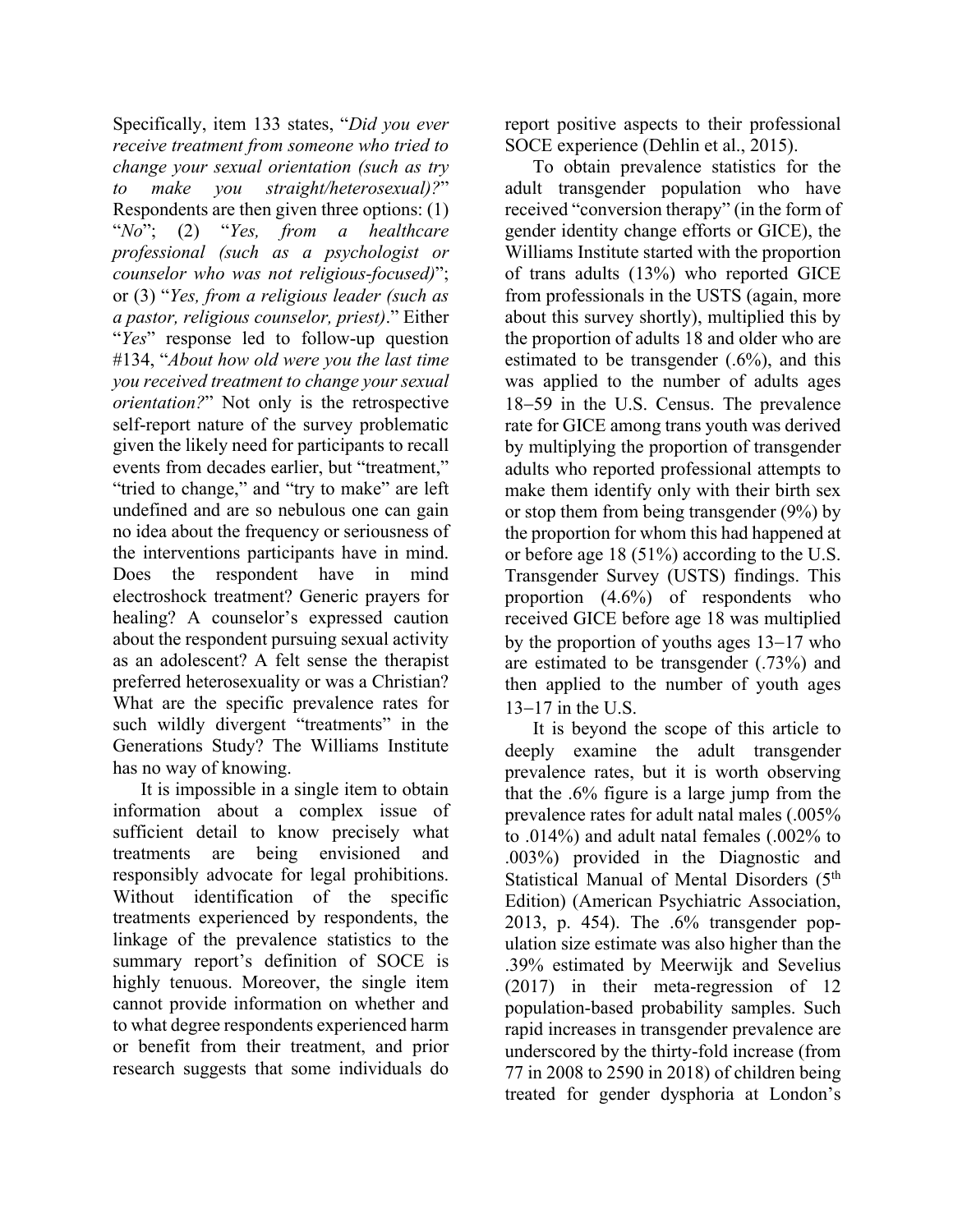Gender Identity Development Service (GIDS) at the Tavistock and Portman NHS Foundation Trust (Donnelly, 2019). Contrary to claims by Meerwijk and Sevelius (2017), who speculate that such increases are solely the result of people feeling freer to report that they are or identify as transgender, such rapid increases are difficult to explain as simply a reduction in stigma leading to more openness to treatment and are likely to suggest some element of social contagion (Zucker, 2019).

# **2015 U.S. Transgender Survey**

The other survey gaining rapid traction in political and academic circles is the 2015 U.S. Transgender Survey (James, Herman, Rankin, Keisling, Mottet, & Anafi, 2016). Data from this survey was not only used by the Williams Institute in deriving their GICE prevalence statistics but is currently being utilized to assert harms from changeallowing talk therapies are widespread and sufficient for professional and religious engagement in such efforts to be deemed a serious health hazard (Turban, King, Reimer, & Keuroghlian, 2019). The USTS is described as a cross-sectional survey conducted by the National Center for Transgender Equality (NCTE) between August 19 and September 21, 2015. It is the largest existing survey of transgender adults, comprised of 27,715 transgender adults living in all regions of the United States. Overall, 13.5% of the sample reported that one or more professionals, such as a psychologist, counselor, or religious advisor, tried to stop them from being transgender. Mental health distress was significant for this population. For example, 40% of survey respondents reported having attempted suicide in their lifetime, compared to 4.6% of the general population. The report included a section entitled, "Conversion therapy and other pressures to de-transition," which noted in addition to GICE prevalence that

participants who had a professional try to stop them from being transgender were . . . far more likely to currently be experiencing serious psychological distress (47%) than those who did not have the experience (34%) . . . more likely to have attempted suicide (58%) than those who did not have the experience (39%) . . . nearly three times as likely to have run away from home (22%) than those who did not have the experience (8%) . . . more likely to have ever experienced homelessness (46%) than those who did not have the experience  $(29\%)$ ... more likely to have ever done sex work (18%) than those who did not have the experience (11%). (James et al., 2016, p. 110)

Attempts to link GICE and such psychological distress are now unsurprisingly appearing in professional journals (e.g., Turban, Beckwith, Reisner, & Keuroghlian, 2020). Following an in-depth examination of the survey with particular reference to its limitations, I will attend to concerns with how it is being promoted in the scientific literature.

# **Examining Methods and Limitations**

# *Cross Sectional Design*

An obvious limitation of the USTS is its cross sectional nature, meaning data are collected from respondents only once at only one point in time. Consequently, cross sectional studies rely on differences that exist in the sample rather than differences that follow intervention and select groups for comparison based on differences rather than random sampling. This contrasts with longitudinal datasets, where respondents are administered a survey on repeated occasions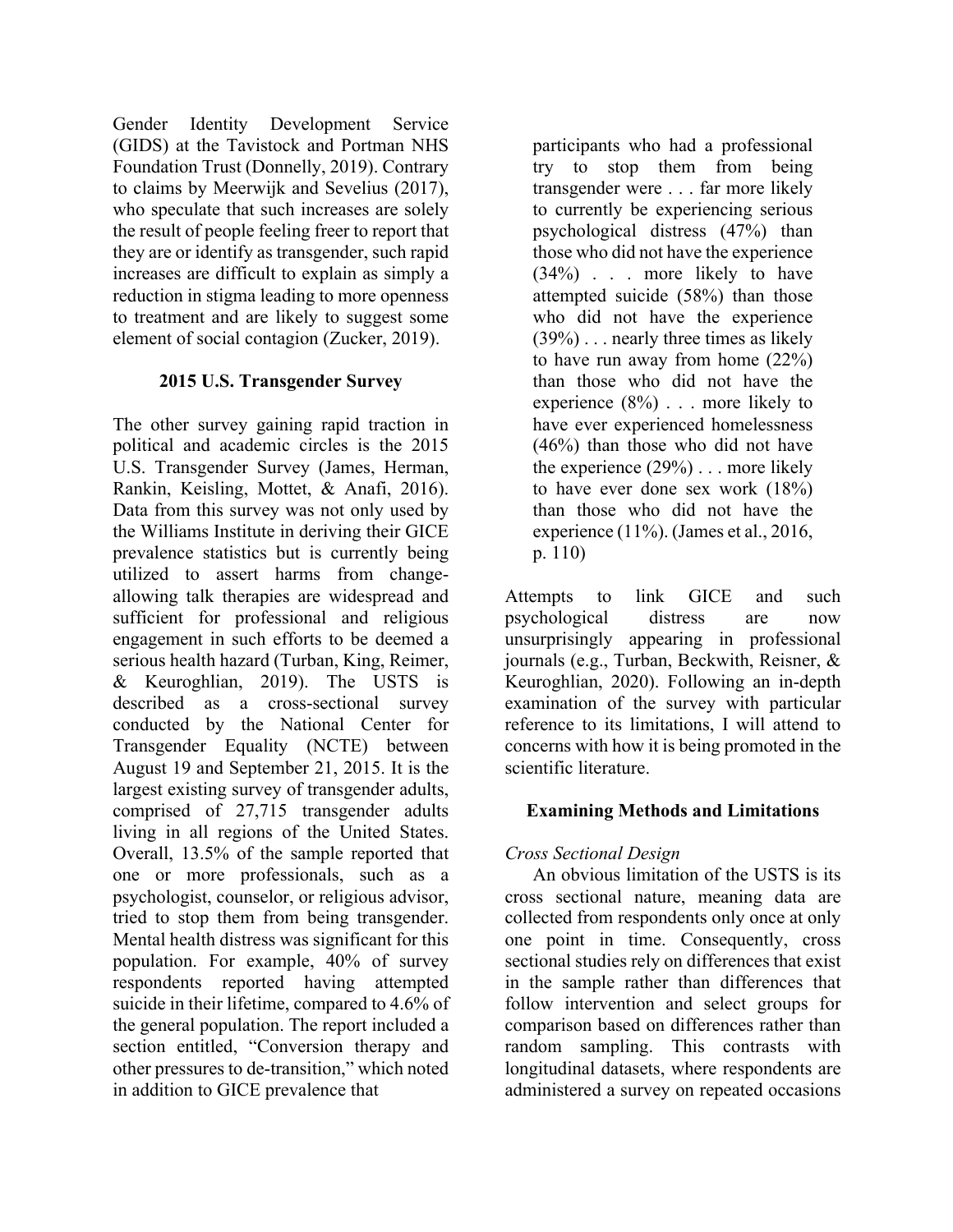over an extended period of time. Longitudinal data are necessary for making any definitive statements regarding cause and effect. Hence, from the outset, the survey findings cannot responsibly make the case for GICE *causing* psychological distress. There are many other reasons for avoiding such conclusions, yet none of these reasons seems sufficient for advocates to critically reflect on causal assertions and ethical condemnations (e.g., Turban et al., 2019).

# *Community-Based Sampling*

The survey was distributed through community-based outreach to transgender adults in the United States, with representation from all 50 states. Over 300 transgender, LGBT, and allied organizations promoted and distributed the survey to their members. According to Appendix C ("Detailed Methodology") of the Report, the sample was ". . . created using direct outreach, modified venue-based sampling, and 'snowball' sampling" (p. 295). This leads to an important acknowledgment:

As a non-probability sample, generalization is limited, meaning it is unclear whether the findings present in this report would hold true for the transgender population of the U.S. as a whole. (p. 295)

Meltzoff (1998), writing in an APA publication, further describes the concerns with this recruitment strategy:

[Some studies] . . . begin with a few people and ask them to refer friends and acquaintances. Participants who are recruited in this way are asked to refer others. Networks of people . . . are used to generate a sample of the desired size. Such samples can suffer from the narrowness of inbreeding the sample might be more

homogeneous than one would like. The sample is also vulnerable to contamination of the results as a consequence of participants talking with each other about the research experiences. (p. 53)

Although this survey did employ a multitude of people in their outreach and snowball procedures, this likely does not mitigate Meltzoff's concerns but rather implies that the limitations of such an approach to sampling have been committed repeatedly. One probable example of the "narrowness of inbreeding" concerns the exclusion of formerly transgender persons who no longer identified as transgender and may no longer inhabit LGBT venues, which quite conceivably distorts the survey's statistics and conclusions, for example, on the prevalence and rationales of those who detransition.

The survey sample is thus seriously limited by its reliance on respondents who identified as transgender, rather than all persons with a history of gender dysphoria. The number of individuals who have suffered gender dysphoria at one time but no longer do so is much greater than those who experience persistent and consistent gender dysphoria and come to identify as transgender. Most children (upwards of 85%) with gender dysphoria will eventually identify with their biological sex if allowed to develop naturally (Ristori & Steensma, 2016; Wallien & Cohen-Kettenis, 2008). Furthermore, as noted astutely by Cantor (2019):

. . . in the context of GD [gender dysphoric] children, it simply makes no sense to refer to externally induced "conversion": The majority of children "convert" to cisgender or "desist" from transgender *regardless* of any attempt to change them. (pp. 2-3; emphasis added)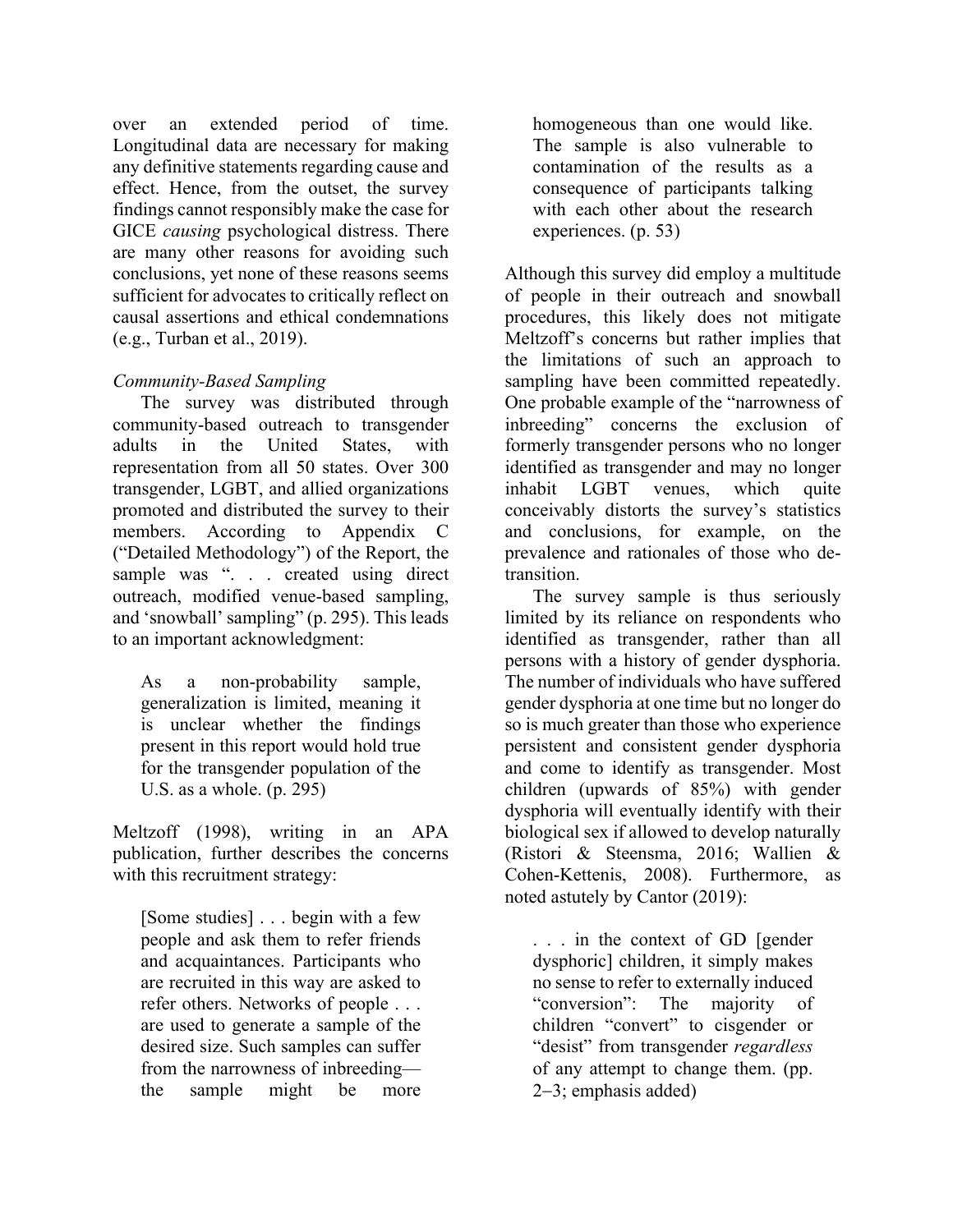These developmental realities make it very probable the survey failed to capture individuals who felt gender dysphoric but subsequently adopted a gender identity consistent with their natal sex, which further brings into question the surveys statistics on de-transition rates. Nor would such a sample capture people whose gender dysphoria had been alleviated or improved through standard talk therapies that did not foreclose on the possibility of change and fluidity in gender identity.

The Report does acknowledge the possibility of demographic bias in the survey sample:

Based on the existing research about the transgender population, there is not adequate information available to attempt to correct for bias in the sample based on age, educational attainment, or income. However, there is sufficient evidence to indicate that the race and ethnicity of the USTS sample does not reflect the racial and ethnic makeup of the U.S. transgender population as a whole. (p. 295)

The researchers do apply a statistical procedure referred to as "weighting" in an attempt to make the racial and ethnic demographics of the sample more representative of what is known regarding transgender individuals in the U.S. as a population. However, this attempt is problematic from its conception. Regnerus (2019) has cogently observed,

. . . the notion of weighting such data makes little sense, since you cannot "generalize" an opt-in sample no matter what you do to it. The [*JAMA Psychiatry*] study treats the survey in the way its designers appear to

desire—as if it were a populationbased, representative sample of transgender Americans. But it isn't.

If fact, Appendix A of the report (p. 247) indicates 84% of the sample has at least some college education, a level of educational attainment that seems unlikely to be representative. Regnerus compared the sample demographics with demographic characteristics of transgender adults derived from the CDC's 2017 Behavioral Risk Factor Surveillance System (BRFSS), which provides a truly population-based sample. The comparative data he discovered suggests just how unrepresentative the USTS may actually be.

- 1. Unemployment: 15% in the USTS vs. 8% in the BRFSS.
- 2. Sexual orientation: 47% of maleto-female identify as LGB in the USTS vs. 15% in the BRFSS; 24% of female-to-male identify as LGB in the USTS vs. 10% in the BRFSS.
- 3. Currently married: 18% in the USTS vs. 50% in the BRFSS.
- 4. Child in the household under 18: 14% in the USTS vs. 32% in the BRFSS.
- 5. General health rated as fair or poor: 22% in the USTS vs. 26% in the BRFSS.

Such noteworthy differences should give objective researchers second and third thoughts about cavalierly generalizing survey findings for the purposes of justifying public policy (particularly those that impinge on free speech rights), but such warnings appear to be going largely unheeded in academic, legislative, and judicial arenas (more on this later).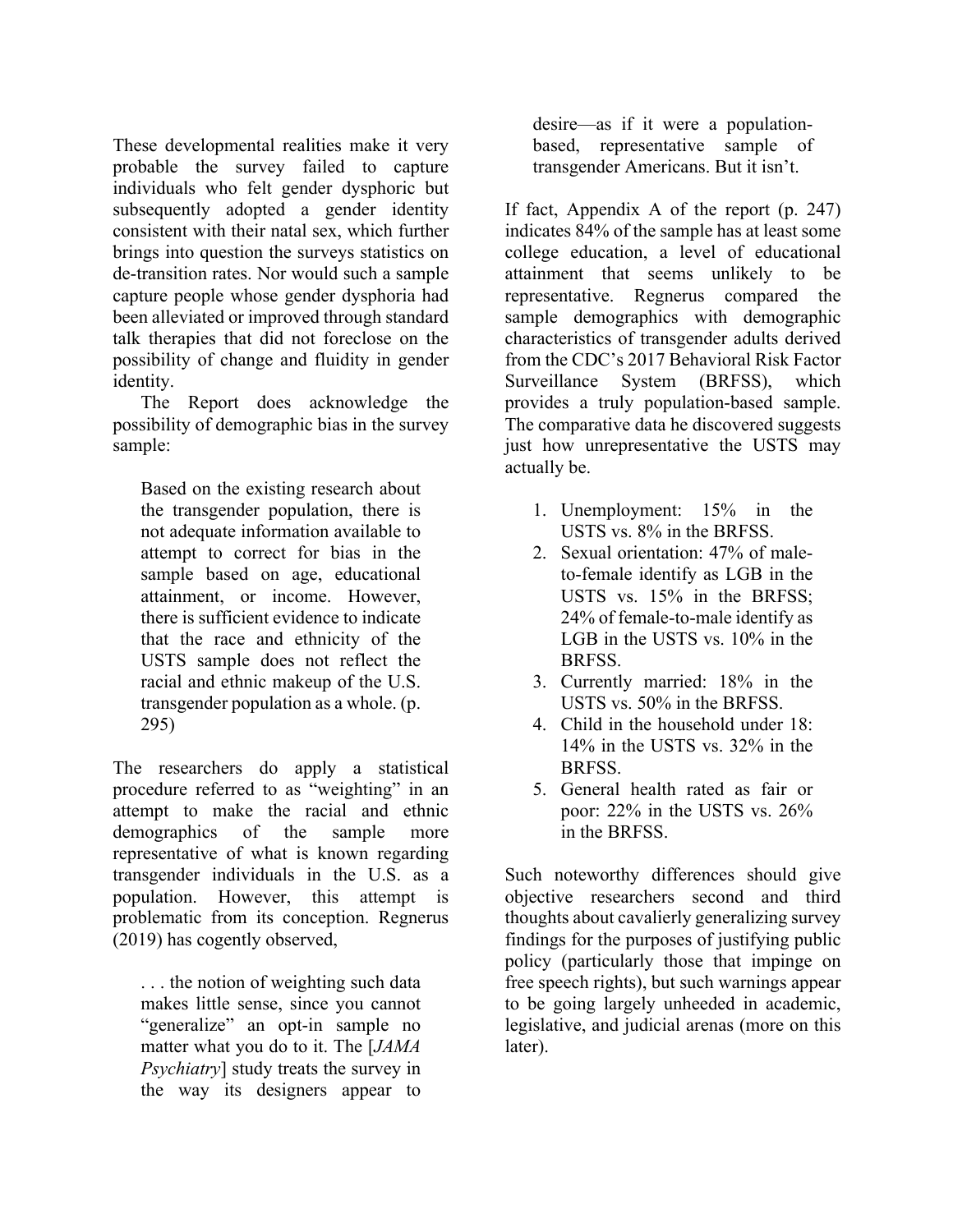#### *Definition of Transgender*

Despite the Report referring to the USTS as the largest survey of transgender adults, it is apparent that the sample may not be as homogeneous with regard to transgenderism as it is touted to be, with yet further ramifications for generalizability. Again from Appendix A one finds that 12% (n=3,270) of the sample respondents do not think of themselves as transgender. A full 48% (n=13,353) of respondents identify as more than one gender or as no gender and 40% (n=11,353) do not currently live fulltime in a gender that is different from the gender associated with their biological sex. When this 40% was asked if they planned to live full-time in a gender that is different from the one associated with their biological sex, 7% (n=770) of respondents answered "no" and another 35% (n=3,862) responded they were "not sure." Nine percent (n=2,490) of the sample identified as being cross-dressers and 36% (n=9,769) considered themselves to be "non-binary people" as opposed to transgender men and women. Finally, 14% (n=3,946) of respondents were somewhat to very uncomfortable with being described as transgender.

These numbers raise serious questions about how transgender this transgender survey really is. They suggest that the term transgender in this context is functioning as an umbrella term inclusive of cross-dressers, the non-binary, and even respondents who do not really want to be identified as transgender. No statistical comparisons appear to have been conducted to discern the similarity or dissimilarity of these subgroups. Hence, it is difficult to determine the appropriateness of generalizing from totals obtained by summing across these respondent subgroups to the transgender population as a whole. To do so without such knowledge is a dubious practice at best.

#### *Retrospective Recall*

The USTS Report provides statistics indicating the age respondents were when they experienced GICE: "More than threequarters (78%) of respondents were under the age of 25 when they had this experience, 51% were 18 or younger, and 28% were 15 or younger" (p. 109). While information on age of respondents was not presented in the Report, Turban, Beckwith, et al. (2020) reported the mean age of survey participants was 31.2 years. Using this average as a rough estimate of those who recalled their experience of professional GICE, it appears these respondents are likely recalling events that occurred 6 to 16 years earlier, and in some instances a much lengthier time delay than that. The issue of retrospective recall is problematic and should be noted in all communications about these statistics. As observed by the APA (2009) Task Force, "People find it difficult to recall and report accurately on feelings, behaviors, and occurrences from long ago and, with the passage of time, will often distort the frequency, intensity, and salience of things they are asked to recall" (p. 29).

# *Lack of Specific Details of GICE*

In a manner similar to the Generations Study, the USTS utilizes a single item to identify experiences of GICE (p. 109): "*Did any professional (such as a psychologist, counselor, religious advisor) try to make you identify only with your sex assigned at birth (in other words, try to stop you being trans)?*" Subsequent questions inquire about the age of respondents when experiencing GICE and whether the provider was a religious or spiritual counselor/advisor. Similar to the Generations Study item on SOCE, the USTS item on GICE employs non-specific language ("*make you identify*," "*try to stop you*") regarding practices that makes it is impossible to determine what sort of experience or intervention respondents may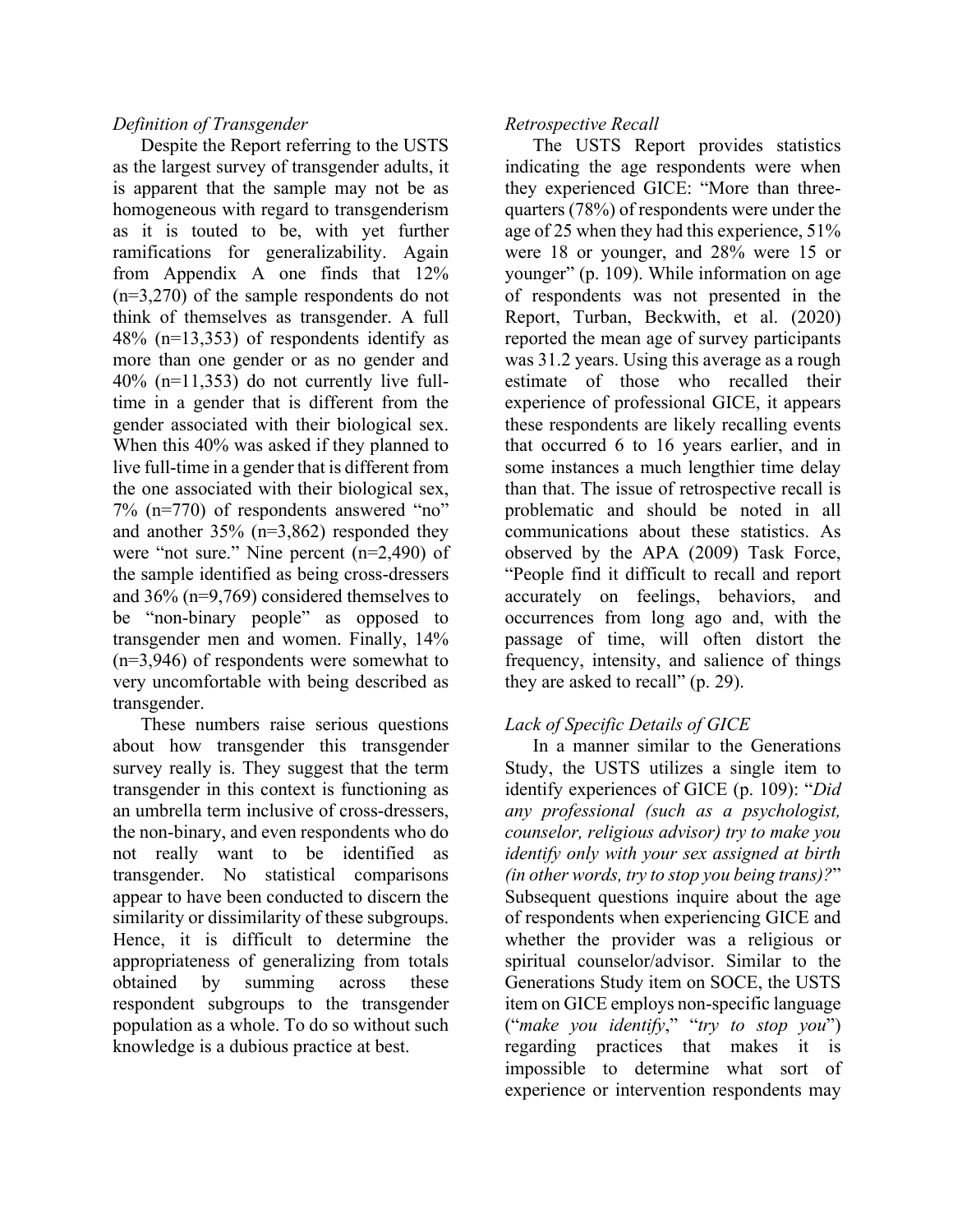have had in mind. It is highly plausible that respondents included in this vague language professionals who adopted the "watchful waiting" approach to care, the worldwide professional standard wherein transitioning is not encouraged for children and adolescents under the age of 16, in order to allow natural developmental changes and fluidity in gender identity to occur, possibly resulting in the remission of dysphoria and avoiding irreversible medical interventions (Cantor, 2019; de Vries & Cohen-Kettnis, 2012; Zucker, 2019; Zucker et al., 2012). Respondents might also interpret as GICE insistence by the clinician that they address serious co-occurring psychological disorders before pursuing transition, which are common in this population (Heylens et al., 2014; Kaltiala-Heino et al., 2015; Zucker, 2016). Likewise, a detailed discussion of the significant risks associated with hormonal and surgical intervention could be perceived by respondents as an attempt by the therapist to dissuade them from transitioning.

Regnerus (2019) again states these concerns cogently:

Given the hundreds of questions and items the United States Transgender Survey, or USTS, posed to its respondents, that it lumps any scenario that does not involve unqualified affirmation (including "watchful waiting" for minors) into one imprecise, binary measure is, I hold, psychometrically irresponsible . . . in the USTS survey lingo, an ethical discussion of risk could be interpreted by the patient as "trying to stop you being trans." In other words, obtaining informed consent may constitute GICE.

Knowing nothing about the precise clinical context, therapeutic modalities, or specific interventions involved in respondents'

perceptions of GICE makes it likely the prevalence statistics are inflated by the inclusion of responsible, ethical practice alongside potentially ill-advised and/or ethical dubious interventions (e.g., enforcing rigid gender role attire and behavior). The situation is thus one in which an ambiguously defined survey item is being utilized as justification for similarly imprecise legal bans of change-allowing professional care for gender dysphoric individuals. This is simply irresponsible advocacy and activism that has done away with necessary scientific circumspection.

# *Policy Priorities of Transgender People*

One final aspect of the USTS data is important to discuss in light of efforts to legally prohibit change-allowing therapies. As part of the survey, respondents were asked about their priorities for public policy. Although 90% of participants indicated that "conversion therapy" was an important priority to them (but placing it only 14<sup>th</sup> out of the 17 issue options), only 1% identified it as their top policy priority. The leading policy priority among respondents was addressing violence against transgender people, which received the top ranking among 25% of the sample. Obtaining insurance coverage for transgender-related health care came in second among respondents' top policy priorities with 15% support. Addressing racism came in third with 11% endorsement.

What these statistics suggest is that for all the bad publicity surrounding GICE, transgender people are actually much more concerned about their physical safety and access to health insurance. If these numbers are to be believed, it would seem that most respondents do not perceive GICE to be physically harmful (contra the common linking of GICE and SOCE with outdated aversive practices such as electro shock therapy), at least in terms of making it a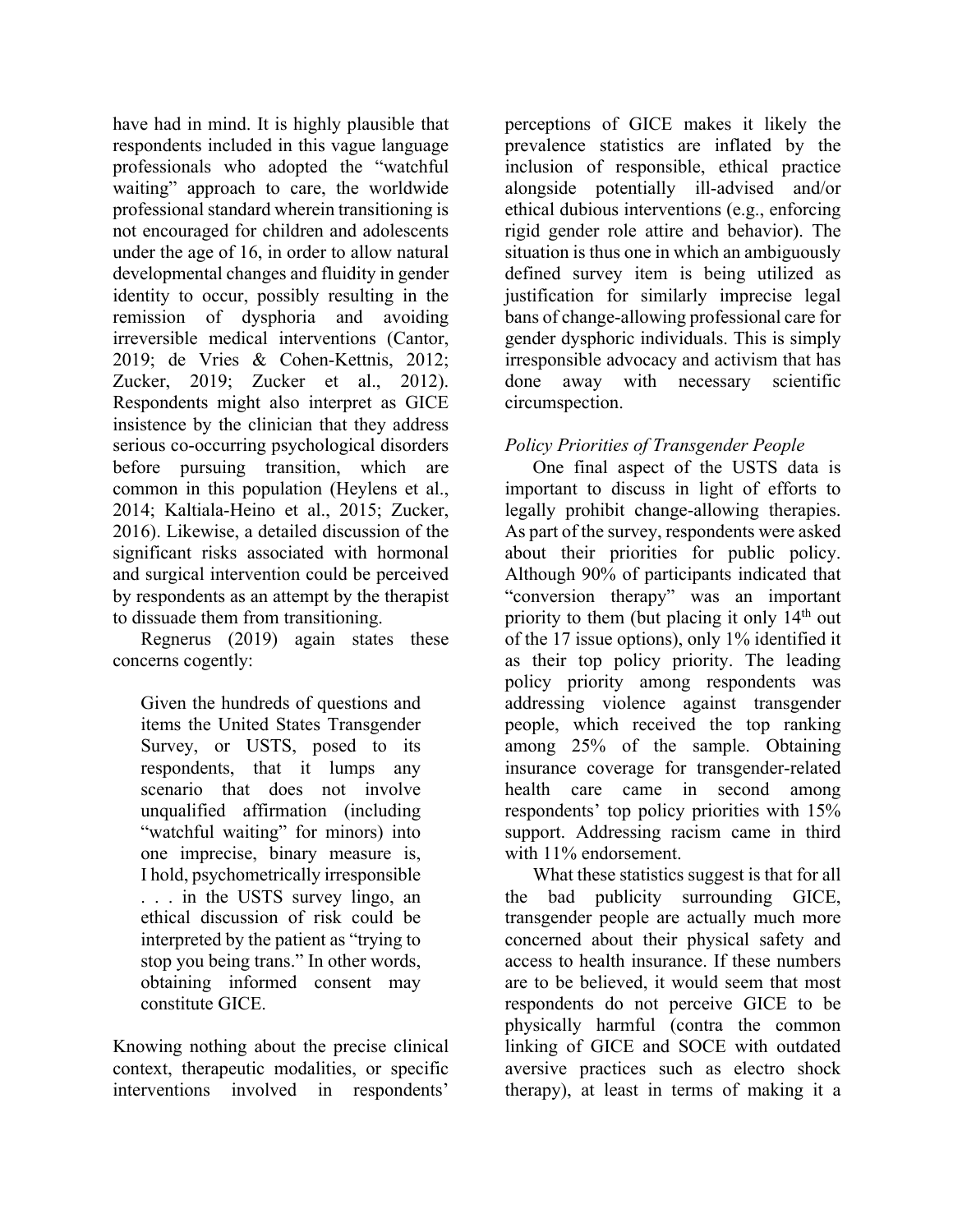policy priority. One is left to wonder whether the push to ban whatever is construed to be GICE is more reflective of the priorities of activists than those of the actual transgender community. Consequently, it is an open question as to whether the transgender community's safety and well-being would be better served by shifting all the time, money, and energy currently being spent to promote therapy bans into supporting public policy efforts and legislation to protect them from physical violence. Such efforts would rightly have received bipartisan support and promoted cooperative action among interest groups that are now divided over therapy bans.

In spite of all the aforementioned concerns, which are by no means exhaustive, the uncritical use of the USTS data on GICE has begun to show up in the academic literature. I turn to two examples of this practice now.

# **Recent Research Employing the USTS Data on GICE**

Recently, and in conjunction with the growing social profile of transgender issues, the USTS findings are being used to document the alleged harms from GICE, providing an empirical basis for legal prohibitions. At the forefront of these efforts is Jack L. Turban, M.D., currently a resident physician in psychiatry, at the Massachusetts General Hospital, Division of Child and Adolescent Psychiatry. He led two research teams publishing articles on this topic that can serve as exemplars of what is concerning about this use of the USTS data relevant to GICE (Turban, Beckwith et al., 2020; Turban, King et al., 2019).

# **Turban, King et al. (2019)**

In this study, the researchers examined "psychological attempts to change a person's gender identity from transgender to cisgender (PACGI)" (p. 1452—it is admittedly difficult to keep up with the explosion of acronyms in this literature; I will continue to use GICE here for the reader's ease of comprehension). Using USTS data, the authors note that GICE has occurred in every state in the U.S. and conclude, "Despite major medical organizations identifying PACGI as ineffective and unethical, 13.5% of transgender people in the United States reported lifetime exposure to this practice" (p. 1452).

Since this study is essentially intended to create a reference for the USTS GICE prevalence statistics in the scholarly literature, I have previously noted most of the problems in such an effort in my examination of the survey. GICE prevalence in the USTS is likely to be inflated due in part to methodological constraints, the most important being the use of an under defined and therefore likely over inclusive single item to refer to GICE. To their credit, the authors acknowledge the problems with selfreport and the fact they really do not know critical details about what constitutes GICE for survey respondents.

Given that participants self-reported exposure to PACGI, however, there is potential for recall bias, particularly regarding the age at which PACGI were experienced. We also lack data regarding specific characteristics of respondents' experiences with PACGI (e.g., modalities used, frequency, duration, forcefulness). Study generalizability is limited because of the use of a nonprobability sample. (p. 1454)

They additionally and accurately comment, "The estimates from this study must be interpreted with caution . . ." (p. 1454). Yet it is unclear how much caution they intend to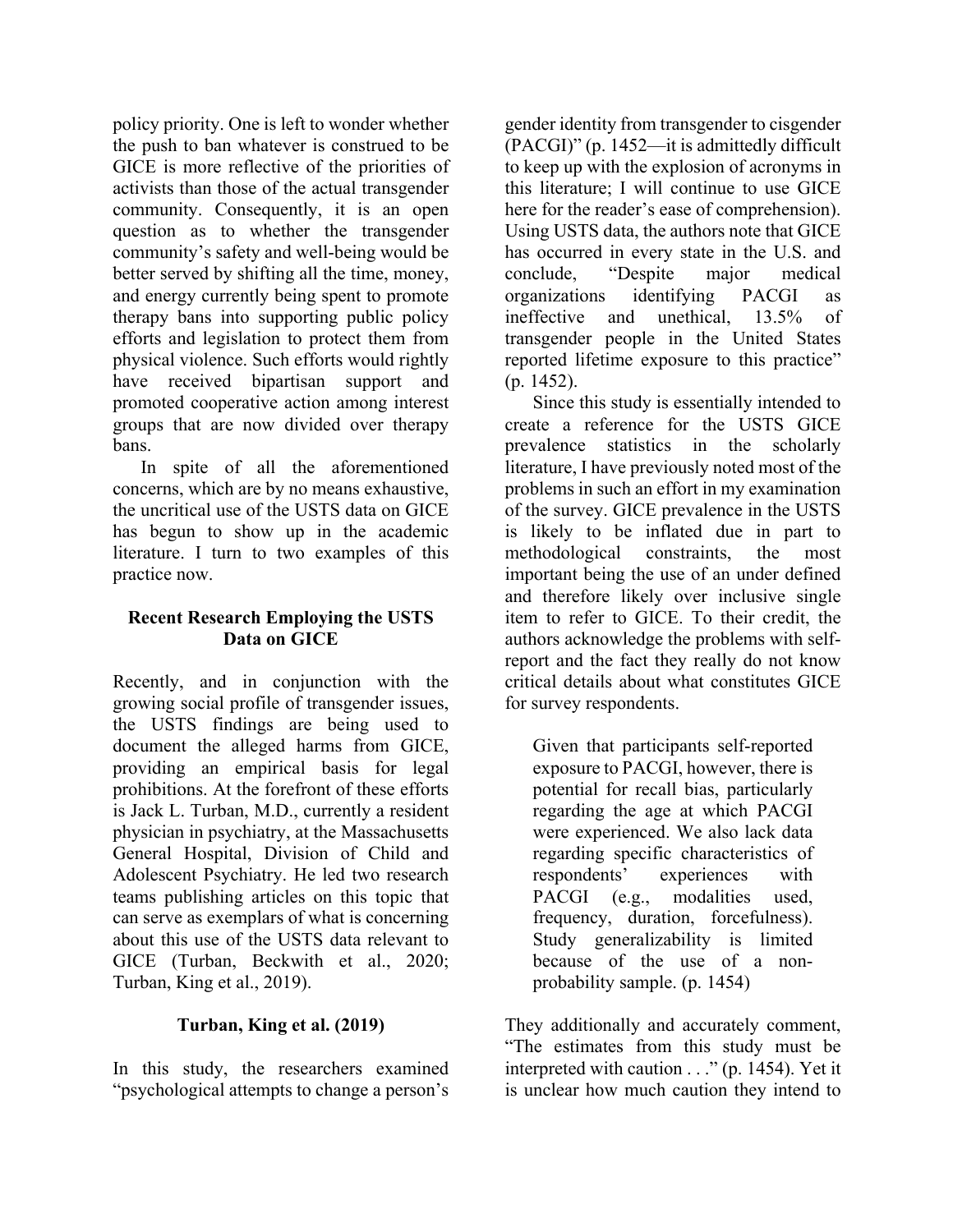exercise. Their restraint is brought into question especially in light of their conclusion that the frequency of GICE "warrants public health attention" (p. 1454) given associations with adverse mental health outcomes. So, despite likely inflated prevalence statistics and without knowing any details about what occurred in respondents' experience of GICE, the authors believe this is sufficient empirical justification for banning whatever might be being construed to be professional GICE. As Pruden (2019) has observed, "Of course we should all be interested in eliminating specific abusive practices where they exist, but the solutions currently being considered are the equivalent of solving the problem of drunk driving by outlawing automobiles." Although Turban, King et al. do not provide a basis for adverse mental health outcomes among transgender persons exposed to GICE, they allude to other research they published (Turban, Beckwith, Reisner, & Keuroghlian, 2018), which appears to be an earlier version of their 2020 study. This study is far from impervious to serious critique, as I will detail below.

# **Turban, Beckwith et al. (2020)**

For this analysis, Turban and colleagues examined USTS data to identify recalled lifetime exposure to professional GICE, finding 19.6% of respondents reported such experience. Furthermore, they report any lifetime exposure to GICE as well as lifetime exposure to GICE before age 10 were associated with severe psychological distress during the previous month compared to non-GICE therapy, particularly higher odds of lifetime suicide attempts. They conclude with the recommendation that, "Results from this study support past positions taken by leading professional organizations that GICE should be avoided with children and adults." This conclusion seems rather muted when

compared to Turban's statements in mainstream media (Gander, 2019): "We hope that this research will help state legislators understand the magnitude of this problem and the need to pass bans on gender identity conversion efforts."

What state legislators (and others who will be offered these statistics as justification for change-allowing therapy bans) are unlikely to understand is the magnitude of the overreach in Turban's desired aims given the significant limitations of his usage and interpretation of the USTS data. In addition to the limitations of the USTS as previously mentioned, Turban, Beckwith et al. (2020) commit additional and highly disconcerting methodological and interpretive maneuvers, the most noteworthy of which are described below.

# *Causal Directionality Is Assumed*

Because the USTS data are crosssectional, they cannot determine whether professional GICE caused the mental health distress or whether distressed transgender individuals sought out therapy. Turban and colleagues interpret their findings through the lens of minority stress theory, whose advocates typically presume a causal pathway from experiences of stigma and prejudice (in this instance GICE-related) to adverse health outcomes as the only putative explanation worthy of mention. In conclusions imbued with causal assumptions, the researchers assert, ". . . elevated stigmarelated stress from exposure to GICE *may increase* general emotion dysregulation, interpersonal dysfunction, and maladaptive cognitions" and ". . . exposure to GICE *may have been so damaging* that they were impaired in educational, professional, and economic advancement" (pp. e6-7; emphasis added). Seemingly unaware of having already committed such interpretive overreach, Turban, Beckwith et al. (2020) add, "The cross-sectional nature of this study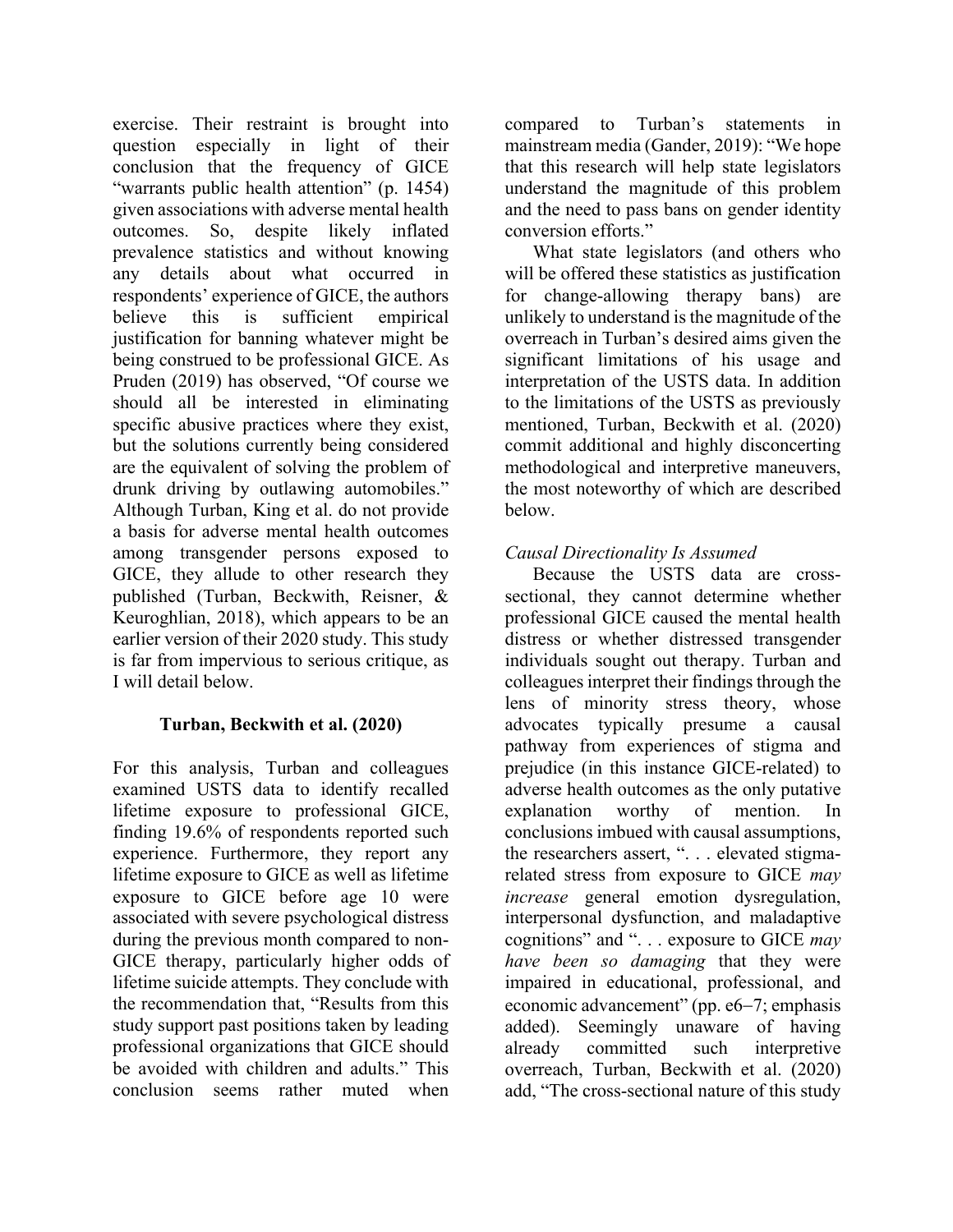limits further interpretation" (e7). In point of fact, however, the study design should limit *all* of their interpretations, including a subsequent statement that ". . . rejection of gender identity may have more profound consequences at earlier stages of development" (p. e7). In their strict adherence to the minority stress model, they seem to have missed another (equally—if not more—valid) explanation; namely, transgender persons with greater pre-existing psychological distress and emotional disturbance may have been more likely to present for therapy in general and be more interested in pursuing congruence between their biological sex and their gender (GICE?) in particular or may be more likely to be brought to such therapy by their parents.

In this regard, Regerus (2019) expresses similar concerns:

[T]he authors seem largely uninterested in putting their implied causation—that past conversion attempts affect present mood and suicidality—to the test. Instead, a subtext of injustices committed against the respondents infuses the study, suggesting a decidedly external locus of control in the lives of transgender Americans. This narrative is only interrupted once, when to their credit the authors admit that it "is possible that those with worse mental health or internalized transphobia may have been more likely to seek out conversion therapy rather than non-GICE therapy, suggesting that conversion efforts themselves were not causative of these poor mental health outcomes." I think the average reader would believe this is probable, not just possible.

In addition, individuals pursuing therapy might also tend to be more highly rejection sensitive and at risk for perceiving even ethically conducted therapy to be GICE when, for example, the therapist is not prepared to proceed with facilitating gender transition at the client's desired level of haste.

#### *Absence of a No-Therapy Comparison Group*

Turban, Beckwith et al. (2020) compared respondents reportedly exposed to professional GICE with a group exposed to no-GICE therapy. Unfortunately, they determined, "Participants were excluded from analyses if they did not report ever discussing their gender identity with a professional" (p. e4). This exclusion limited comparisons and may have obscured important context regarding the extent of disturbance within the sample. Had the researchers included a comparison group of respondents who reported no exposure to therapy, it would have provided insight into the comparison they did make between respondents reporting GICE versus no-GICE therapy. For example, it would be very helpful to know what the prevalence of lifetime suicidal attempts were among respondents who had no therapy, and to compare this with the prevalence in both GICE and no-GICE participants (as well as general population rates). Were the prevalence of lifetime suicide attempts substantially lower among no-therapy respondents, this might indicate that rates among those exposed to any therapy (GICE or non-GICE) are closer to one another, supporting the distressed-seek-therapy hypothesis and thus placing their difference in important context. Alternatively, if the prevalence rate of lifetime suicide attempts among the no-therapy respondents was in fact quite elevated and close to or equivalent to the no-GICE respondents, this could also suggest that reported GICE exposure provided little explanatory information on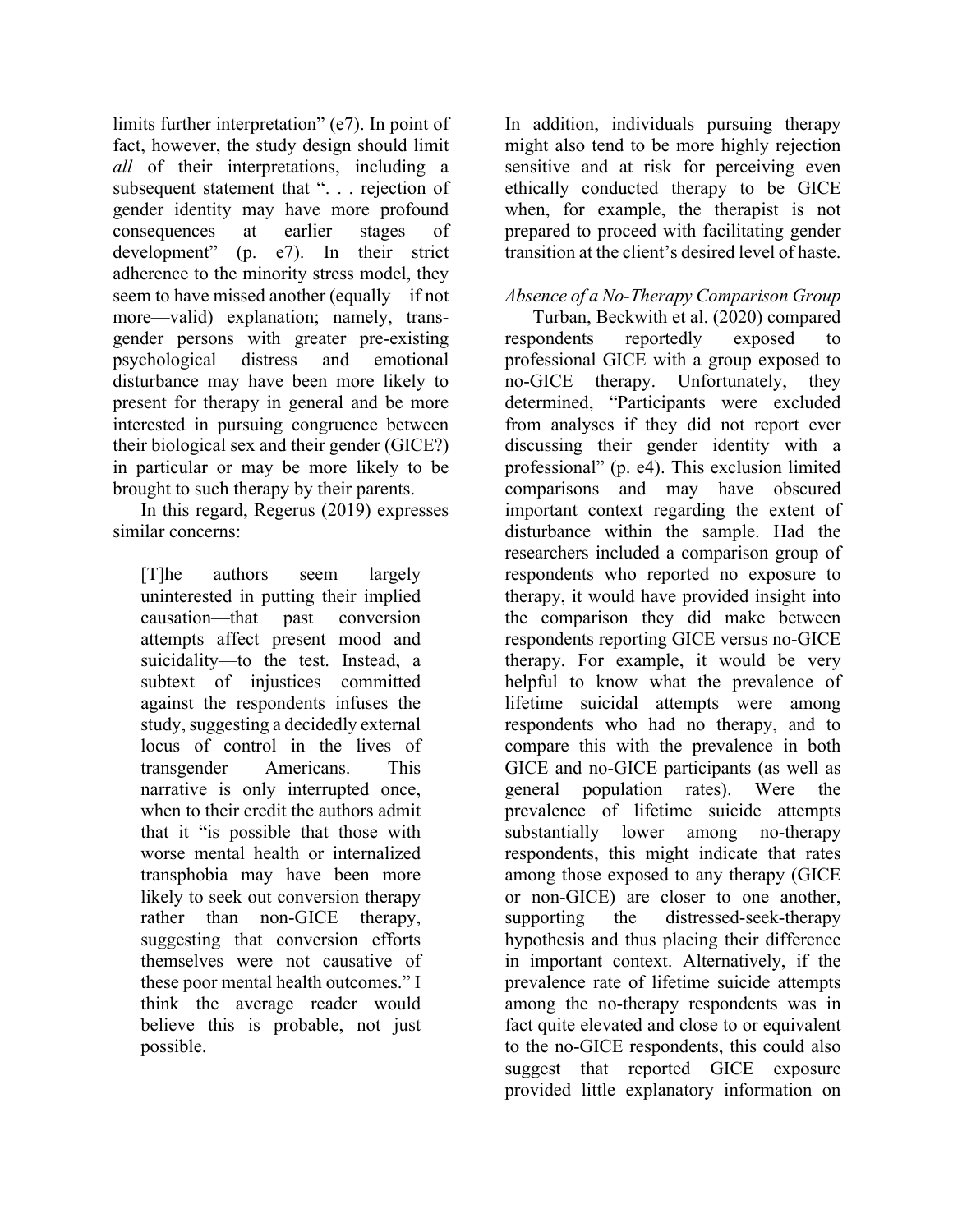why respondents across the sample attempted suicide. Without such context, the comparisons concerning mental health outcomes between GICE and no-GICE therapy experiences have to be interpreted with much more circumspection than Turban and colleagues have displayed.

# *No Accounting for Adverse Childhood Events (ACEs)*

Although the USTS data provide a picture of the transgender population as suffering from serious childhood trauma (see also Baams, 2018; Giovanardi et al., 2018; Schneeberger et al., 2014), Turban, Beckwith et al. (2020) made no attempt to control for this background variable that plausibly might account for a large portion of the mental health outcome discrepancies between GICE and no-GICE therapy exposure. For example, the USTS Report noted:

The majority of respondents who were out or perceived as transgender while in school  $(K-12)$  experienced some form of mistreatment, including being verbally harassed (54%), physically attacked (24%), and sexually assaulted (13%) because they were transgender. Further, 17% experienced such sever mistreatment that they left a school as a result. (p. 4)

The researchers report conducting bivariate analyses to identify and account for potential confounders in their subsequent regressions, but they do not indicate what, if any, possible confounding variables were discovered. However, it is clear that ACEs were inexplicably not a part of this attempt to identify potential existing and preexisting life experiences likely to be influential on mental health outcomes among transgender persons. Consider this quote from a respondent highlighted in the USTS:

When I was 18, I had to leave where I grew up after threats of physical violence and conversion therapy from my family. My parents were abusive before they knew I was trans, but when they found out, they used that to hurt and control me more. (p. 110)

It is unfortunate that Turban and colleagues do not exhibit curiosity about the impact of childhood trauma with reference to alleged effects of GICE on mental health outcomes both before and after transgender identification. Regnerus (2019) makes a similar observation, commenting, "This lack of intellectual curiosity is unfortunate, the hallmark of an utterly politicized science whose bar for publishing studies on a topic now exploding in popularity is much too low." Again, such omissions in the researchers' analyses create a lack of critical context for interpretive accuracy and make definitive statements about alleged GICE harms quite questionable from a scientific standpoint.

# *Effects of Accounting for SOCE Exposure*

The USTS also included a single question assessing exposure to SOCE, almost verbatim to the question on GICE (substituting the former acronym for the latter) and encumbered by the same severe non-specificity and hence interpretability concerns. For some reason not detailed by Turban and colleagues, these researchers decided to see what would happen to their GICE analyses when they controlled for exposure to SOCE. What they discovered was after this adjustment, all of their outcome measures expect lifetime suicide attempts were no longer associated with lifetime and childhood exposure to GICE therapy compared to no-GICE therapy. The outcome variables that washed out when controlling for SOCE exposure included suicidal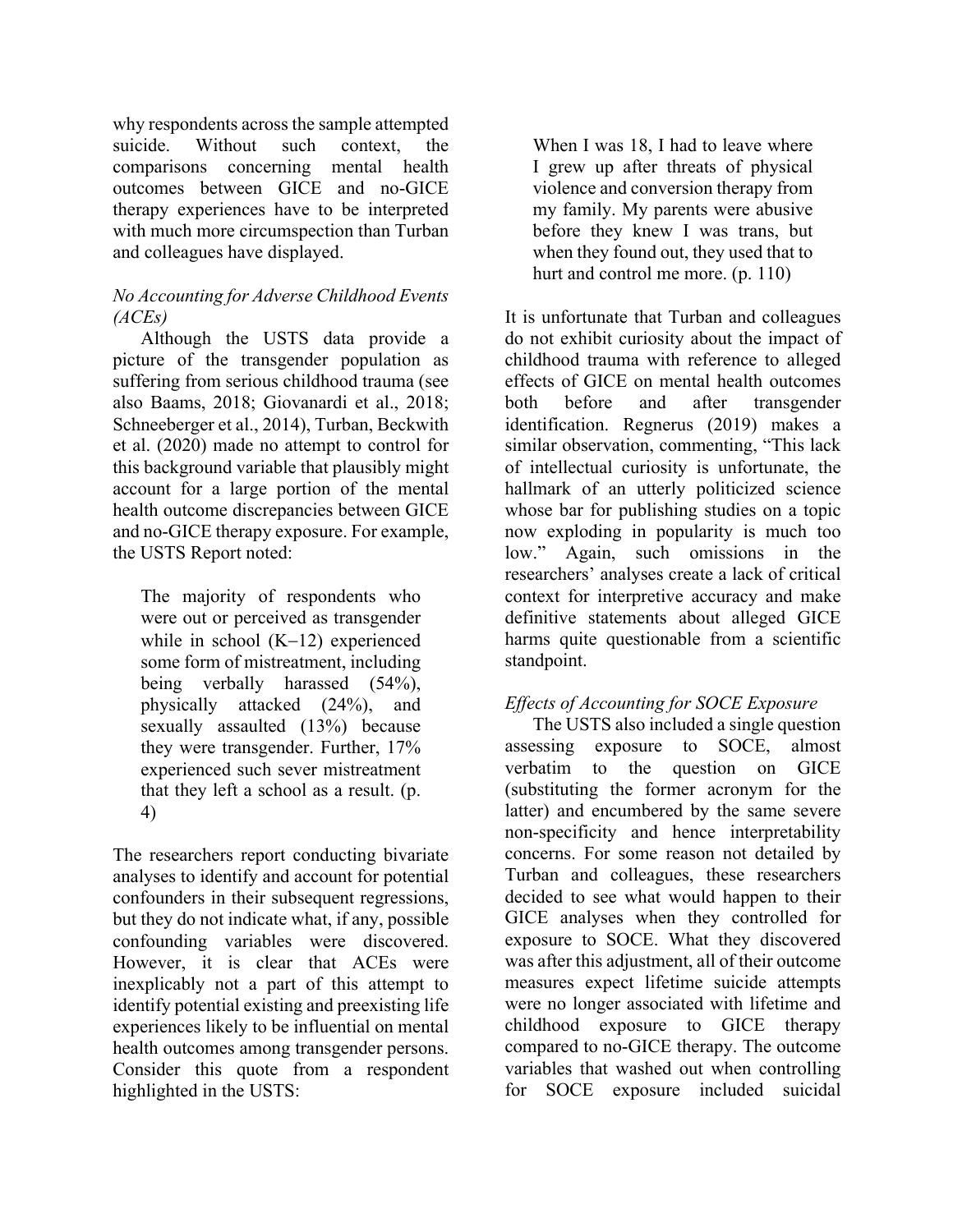ideation (lifetime and in past 12 months), suicidal attempt in the past 12 months, suicide attempt requiring inpatient hospitalization in the past 12 months (for lifetime GICE exposure), severe psychological distress in the past 12 months, and lifetime cigarette and illicit drug use (for GICE exposure before age 10). Turban, Beckwith et al. (2020) do not really interpret these findings, and there is little if any literature to indicate that SOCE exposure is widely reported by transgender persons or GICE is frequently encountered by LGB individuals. It is conceivable that reports of exposure to GICE and SOCE may function primarily as proxies for severe and overlapping preexisting psychological distress among these groups that is not attributable to therapy experiences. Consequently, accounting for distress associated with SOCE would largely account for the distress and outcomes associated with the GICE.

Turban and colleagues address the SOCE comparison only once in their discussion section:

Based on the findings of the current study, it appears that transgender people are exposed to GICE at high rates, perhaps even higher than the percentage of cisgender nonheterosexual individuals who are exposed to sexual orientation conversion efforts, *although direct comparisons are not possible*. One potential explanation for this is that compared with persons in the sexual minority group, many persons in the gender minority group must interact with clinical professionals to be medically and surgically affirmed in their identities. This higher prevalence of interactions with clinical professionals among people in the gender minority group may lead to greater risk of experiencing conversion efforts. (p. e6; emphasis added)

Why these authors would acknowledge the data do not allow direct comparisons between GICE and SOCE prevalence but then offer *exactly* such comparisons before and after their caution is difficult to fathom. What appears to be more appropriately concluded from this paragraph is that the authors are intent on concluding the rate of GICE exposure among transgender people is greater than the rate of SOCE exposure among sexual minorities and offering favored speculation as to why this might be. The presence of these sorts of interpretive contradictions in this article does not speak well for *JAMA Psychiatry'*s peer review process.

#### *Probable Conflation of Licensed Therapists with Religious Counselors*

Turban, Beckwith and colleagues (2020) report, "There were no statistical differences in outcomes between those who were exposed to GICE enacted by religious advisors and those who were exposed to GICE enacted by secular professionals" (p. e6). This conclusion appears to be based on question 13.4 of the USTS, which asks respondents who reported exposure to GICE if the person who provided the care was a "religious or spiritual counselor/advisor." The problem with this line of questioning, of which Turban and colleagues seem unaware, is that many consumers of what is described as SOCE and GICE as well as their families are highly religious and are likely to have sought out both mental health care and spiritual counsel. The USTS questions do not account for this likelihood, and hence the forced binary provider option almost assuredly obscures potential discrepancies between licensed mental health clinicians and unregulated and untrained religious caregivers.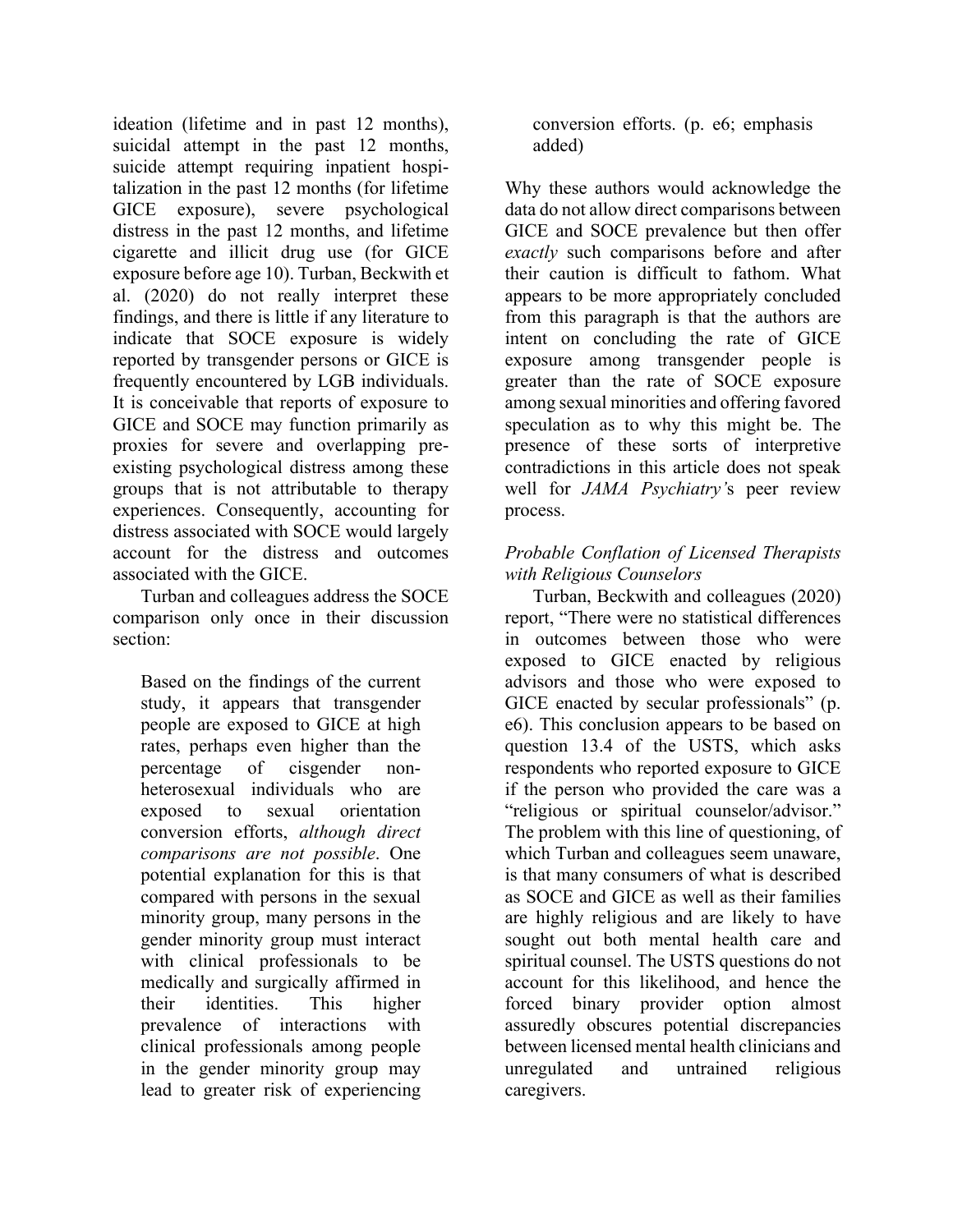# *Fiduciary Conflict of Interest*

A final point worth noting is that Turban, Beckwith et al. (2020) conclude their "... results support the policy positions of the American Academy of Child and Adolescent Psychiatry, . . . which state that gender identity conversion therapy should not be conducted for transgender patients at any age" (p. e8). Footnoted information about the article includes the acknowledgment that the study was partially funded by a Pilot Research Award to the principal author from the American Academy of Child and Adolescent Psychiatry (AACAP). Additionally, the data from the USTS were made available by the National Center for Transgender Equality (NCTE), whose advocacy against GICE is clear. An accompanying disclaimer disavows the funding organizations had any direct role in the study, but advice by Ferguson (2015) suggests problems with influence remain:

I strongly suggest that psychological researchers should avoid accepting funding from advocacy groups advancing particular policy or social advocacy agendas, however wellmeaning these may be. It is probably impossible to avoid any pressure to produce certain results whatever funding source may be available, even with government funding, but avoiding obviously biased sources would be helpful. (p. 533)

Any reasonable person will naturally assume Turban and colleagues understood implicitly that swift and draconian consequences would have followed for reporting and/or interpreting findings in a manner inconsistent with the AACAP GICE policy position or NCTE advocacy interests. These consequences would no doubt include professional ostracization and future

inaccessibility to all funding streams and databases provided by organizations with vested policy interests in opposition to GICE. These are high stakes indeed for the authors, which surely would have intruded upon whatever scientific objectivity and circumspection they believed they were bringing to the subject matter. Disclaimers aside, the conclusions of this study were likely to have been known to the authors and tacitly expected by the funders before the first statistical analyses on the data were even conducted.

#### **Summary and Conclusion**

What can be inferred from the Generations Study, the USTS, as well as the LGBT literature in general is the overwhelming burden of trauma and adversity experienced by this population. People of good will on both sides of the debate over SOCE and GICE should experience deep compassion for the suffering experienced by so many sexual minorities. Compassion, however, cannot replace sober scientific analysis when research is purported to support if not compel legislation and public policy that impinges on unspecified aspects of professional practice and curtails the free speech rights of licensed mental health providers and ethical religious counselors. In this regard, the prevalence statistics and research derived from these surveys concerning exposure to SOCE and GICE must be viewed with great skepticism.

In the years ahead, politicians, judges, professional organizations, and the general public are going to be bombarded with claims that hundreds of thousands of minors and adults have been exposed to the torturous practices of SOCE and GICE, and tens of thousands more are in imminent danger of suffering that fate. Outlier occurrences of unethical or abusive practices in changeallowing professional talk therapies may happen on rare occasion, as is the case among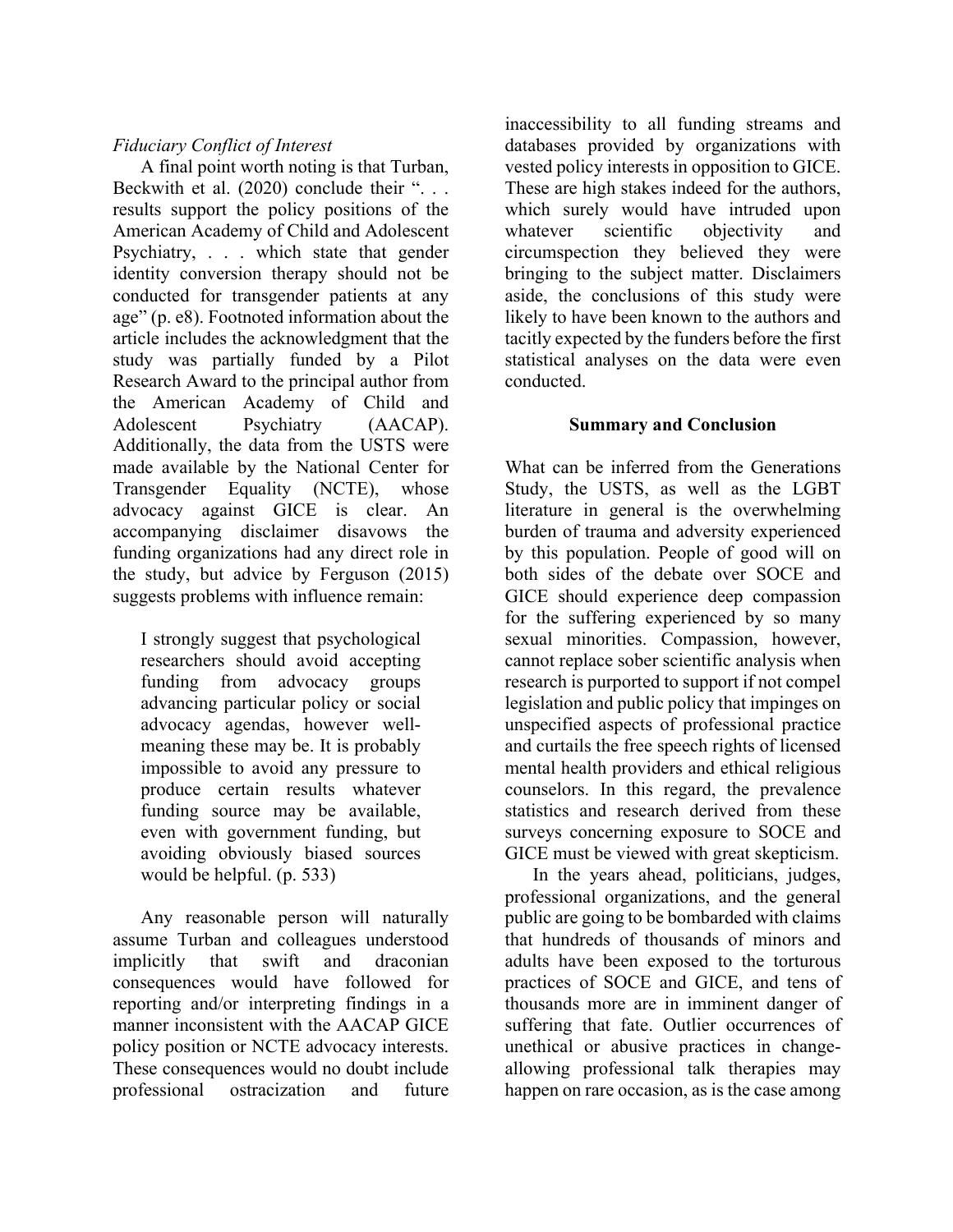providers in all therapeutic endeavors, and these should be taken seriously and addressed by the appropriate regulatory bodies. However, these surveys have been utilized to create SOCE and GICE prevalence numbers that are undoubtedly inflated and distort the realities of this professional care, likely in an attempt to achieve favored political and social policy ambitions.

First and foremost, this inflation has occurred by the use of vague and overinclusive single-item measures of SOCE and GICE. Second, the problem is intensified by the ill-advised incorporation of frequency rates derived from these items into multiplicative deductions that compound the "original sin" in an effort to generalize to the LGB and T national populations. Third, some of the numbers for the prevalence of persons identifying as LGBT may be at the higher end of the range for these statistics which, when combined with the over-inclusive prevalence figures for SOCE and GICE, produce exposure numbers that further the impression of a social crisis and urgent "health hazard."

The scholars and activists who purvey these prevalence statistics appear more than willing to create the impression that an astronomical level of LGBT exposure to the worst coercive and aversive behavioral interventions has occurred and is still taking place. Such claims are occurring four decades after such practices have ceased to be utilized by professionals to modify sexual orientation, even by therapists still willing to explore sexual attraction and gender identity fluidity with clients who request this. Tellingly, examples of specific therapeutic language that creates harm commensurate with the harms of the alleged aversive behavioral practices (and hence worthy of being banned) are never offered by these same scholars and activists. Furthermore, due to the imprecise measurement of SOCE and GICE, the prevalence figures derived from these surveys may well include a preponderance of ethical clinical and religious practices, such as emotional and medical cost/benefit discussions requisite for informed consent or exploratory psychosocial treatments, all administered through speech alone and perceived by respondents to be dissuasive and nonaffirming.

Despite clear plausibility, it is of course not possible given the survey measurement limitations to be sure that such a low bar for what constituted SOCE or GICE was present in respondents' minds. Conversely, it is also not possible for the Williams Institute, the NCTE, or scholars such as Turban and his colleagues to be certain that such experiences *were not* construed by respondents as SOCE or GICE. Among all except committed activists, such and subsequent prevalence uncertainty can hardly be considered a scientifically responsible basis for legal prohibitions on client-centered, professional change-allowing and fluidity-exploring talk definitional therapies.

#### **References**

- American Psychiatric Association. (2013). *Diagnostic and Statistical Manual of Mental Disorders*, *Fifth Edition* (DSM-V). Arlington, CA: Author.
- American Psychological Association. (2009). *Report of the APA Task Force on Appropriate Therapeutic Responses to Sexual Orientation*. Retrieved from: http://www.apa.org/pi/lgbt/resources/the rapeuticresponse.pdf
- Baams, L. (2018). Disparities for LGBTQ and gender nonconforming adolescents. *Pediatrics, 141*, e20173004. http://dx.doi.org/10.1542/peds.2017- 3004
- Born Perfect NC (n.d.). *Protecting LGBTQ Youth in North Carolina from "Conversion Therapy."* Retrieved from: https://southernequality.org/wp-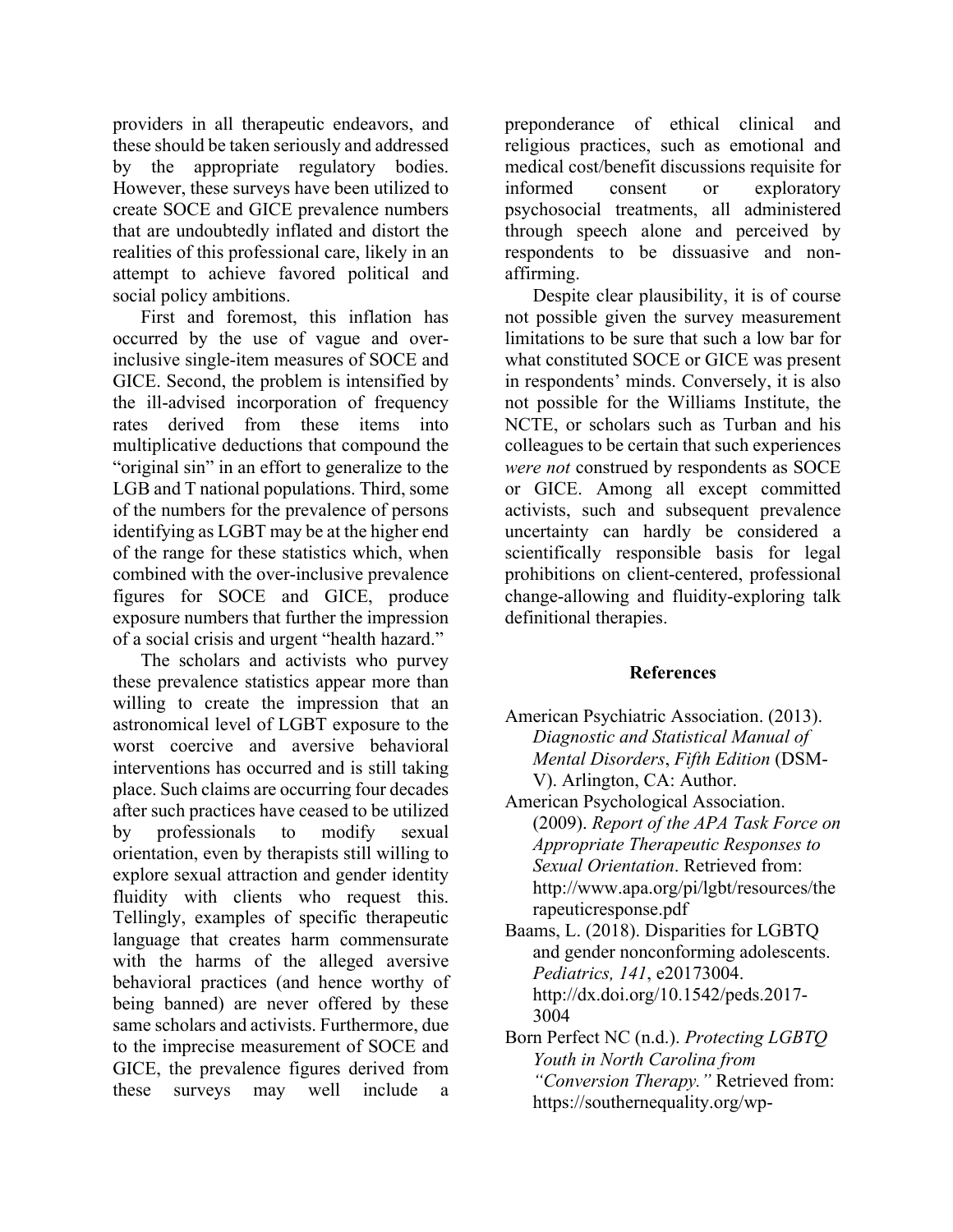content/uploads/2019/04/BornPerfectNC Polling.pdf

Cantor, J. M. (2019). Transgender and gender diverse children and adolescents: Fact-checking of AAP policy. *Journal of Sex & Marital Therapy*. Advance online publication. http://dx.doi.org/10.1080/0092623X.201 9.1698481

Dehlin, J. P., Galliher, R. V., Hyde, D. C., Bradshaw, W. S., & Crowell, K. A. (2015). Sexual orientation change efforts among current or former LDS Church members. *Journal of Counseling Psychology, 62,* 95-105. http://dx.doi.org/10.1037/cou0000011

Donnelly, L. (2019, December 12). Children's transgender clinic hit by 35 resignations in three years as psychologists warn of gender dysphoria "over-diagnosis." *The Telegraph.*  Retrieved from: https:www.telegraphh.co.uk/news/2019/ 12/12/childrens-transgender-clinic-hit-35-resignations-three-years/#

De Vries, A. L., & Cohen-Kettnis, P. T. (2012). Clinical management of gender dysphoria in children and adolescents: The Dutch approach. *Journal of Homosexuality, 59*, 301-320. http://dx.doi.org/10.1080/00918369.201 2.653300

Drescher, J., Swartz, A., Casoy, F., McIntosh, C. A., Hurley B., Ashley, K., . . . Tompkins, A. (2016). The growing regulation of conversion therapy. *Journal of Medical Regulation, 102*,  $7 - 12.$ 

Ferguson, C. J. (2015). Everybody knows psychology is not a real science. *American Psychologist, 70*, 527-542. http://dx.doi.org/10.1037/a0039405

Flentje, A., Heck, N. C., & Cochran, B. N. (2013). Sexual reorientation therapy interventions: Perspectives of ex-ex-gay individuals. *Journal of Gay & Lesbian* 

*Mental Health, 17*, 256-277. http://dx.doi.org/10.1080/19359705.201 3.773268

Giovanardi, G., Vitelli, R., Vergano, C. M., Fortunato, A., Chianura, L., Lingiardi, V. & Speranza, A. M. (2018). Attachment patterns and complex trauma in a sample of adults diagnosed with gender dysphoria. *Frontier in Psychology*, *9,* Article 60. http://dx.doi.org/10.3389/fpsyg.2018.00 060

Gander, K. (2019, September 11). Transgender conversion therapy linked to suicide attempts, with practice "rooted solely in discrimination and hate." *Newsweek*. Retrieved from: https://www.newsweek.com/genderidentity-coversion-therapy-suicidetransgender-discrimination-hate-1458488

- Heylens, G., Elaut, E., Kreukels, B. P. C., Paap, M. C. S.; Cerwenka, S., Richter-Appelt, H., Cohen-Kettenis, P. T., Haraldsen, I. R., & De Cuypere, G. (2014). Psychiatric characteristics in transsexual individuals: Multicentre study in four European countries. *The British Journal of Psychiatry, 204*, 151-156. http://dx.doi.org/10.1192/bjp.bp.112.121 954
- James, S. E., Herman, J. L., Rankin, S., Keisling, M., Mottet, L., & Anafi, M. (2016). *The Report of the 2015 U.S. Transgender Survey*. Washington, D.C.: National Center for Transgender Equality.

Kaltiala-Heino, R., Sumia, M., Tolajarvi, M., & Lindberg, N. (2015). Two years of gender identity service for minors: Overrepresentation of natal girls with severe problems in adolescent development. *Child and Adolescent Psychiatry and Mental Health, 9*, 1-9.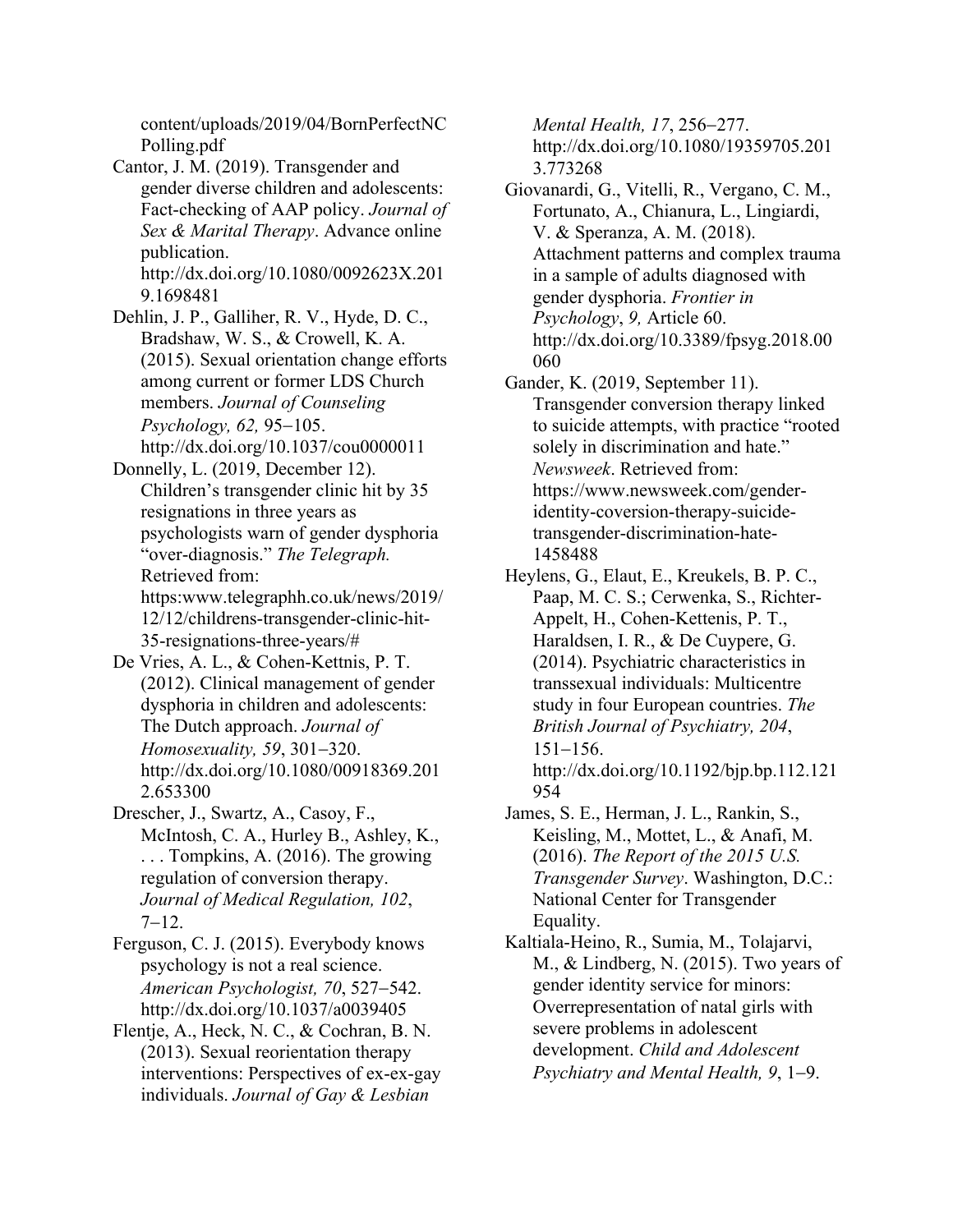https://dx.doi.org/10.1186/s13034-015- 0042-y

- Mallory, C., Brown, T. N. T., & Conron, K. J. (2018, January). *Conversion Therapy and LGBT Youth*. Los Angeles, The Williams Institute, UCLA School of Law. Retrieved from: https://williamsinstitute.law.ucla.edu/wp -content/uploads/Conversion-Therapy-LGBT-Youth-Jan-2018.pdf
- Mallory, C., Brown, T. N. T., & Conron, K. J. (2019, June). *Update: Conversion Therapy and LGBT Youth*. Los Angeles, The Williams Institute, UCLA School of Law. Retrieved from: https://williamsinstitute.law.ucla.edu/de

mographics/conversion-therapy-andlgbt-youth/

Meerwijk, E. L., & Sevelius, J. M. (2017). Transgender population size in the United States: A meta-regression of population-based probability samples. *American Journal of Public Health, 107*,  $1 - 8$ .

http://dx.doi.org/10.2105/AJPH.2016.30 3578

- Meltzoff, J. (1998). *Critical Thinking about Research*. Washington, DC: American Psychological Association.
- Newport, F. (2018, May 22). In U.S., estimate of LGBT population rises to 4.5%. *Gallup*. Retrieved from: https://news.gallup.com/poll/234863/esti mate-lgbt-population-rises.aspx
- Nichols, J. M., & Polaski, A. (2019, April 1). *Supermajority of NC Republicans and Democrats Support Protecting LGBTQ Youth from "Conversion Therapy."* Retrieved from: https://bornperfectnc.org/bipartisanpollin g.html
- Pruden, D. C. (2019, September 25). Utah on the verge of banning helpful therapy for children, infringing on religious freedom. *Meridian Magazine*. Retrieved from:

https://latterdaysaintmag.com/utah-onthe-verge-of-banning-helpful-therapyfor-children-infringing-on-religiousfreedom/

Regnerus, M. (2019, September 18). Does "conversion therapy" hurt people who identify as transgender? The new *JAMA Psychiatry* study cannot tell us. *The Public Discourse*. Retrieved from: https://www.thepublicdiscourse.com/201 9/09/57145

Ristori, J., & Steensma, T. D. (2016). Gender dysphoria in childhood. *International Review of Psychiatry, 28*, 13–20. http://dx.doi.org/10 .3109/09540261.2015.1115754

Rosik, C. H. (2014). The reincarnation of Shidlo and Shroeder (2002): New studies introduce anti-SOCE advocacy research to the next generation. *Journal of Human Sexuality, 6,* 23-49. https://8c581b4a-ebba-4f97-ab9b-725231cd9e3c.filesusr.com/ugd/ec16e9\_ c09726fb6df1403dae082c92f3d3d4ef.pd f

Rosik, C. H. (2019). RE: Ryan, Toomey, Diaz, and Russell (2018). *Journal of Homosexuality*. Advance online publication. http://dx.doi.org/10.1080/00918369.201 9.1656506

- Ryan, C., Toomey, R. B., Diaz, R. M., & Russell, S.T. (2020). Parent-initiated sexual orientation change efforts with LGBT adolescents: Implications for young adult mental health and adjustment. *Journal of Homosexuality, 67*, 159-173. http://dx.doi.org/10.1080/00918369.201 8.1538407
- Schneeberger, A. R., Dietl, M. F., Muenzenmaker, K. H., Huber, C. G., & Lang, U. E. (2014). Stressful childhood experiences and health outcomes in sexual minority populations: A systematic review. *Social Psychiatry &*